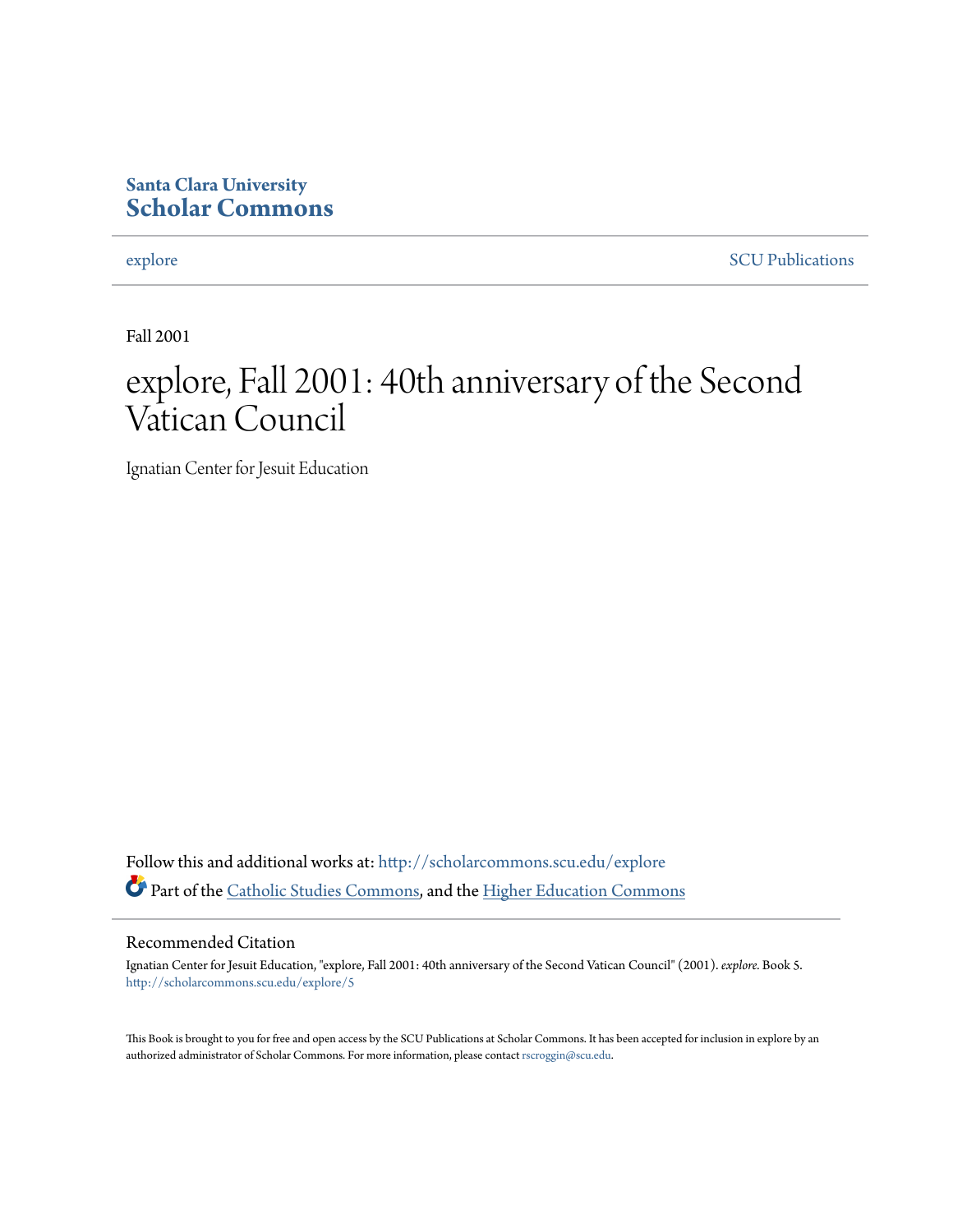

Last year, Santa Clara theologian Paul Crowley, S.J., asked his students what the Second Vatican Council was. One of them responded, "Wasn't that something that happened back in the middle of the 20th century?" That comment is not all that surprising coming from someone who was born 17 years after Vatican II (1962-65) and had grown up in an American Catholic Church that largely took the Council for granted. However, for Father Crowley and most of us who lived through it, Vatican II was the most dramatic and promising time of our lives as Catholics. In this issue we will look at what became of the great promise of the Council as we approach the 40th anniversary. After Pope John XXIII opened the Church to the breeze of the Spirit and dispelled its

defensiveness to the modern world, the intellectual climate of Catholic higher education changed dramatically. Did the Council mark the end of the style of Catholic life that was inaugurated by the 16th century Council of Trent and reinforced by the defensive European Church of the 19th century? Or was it an interlude of 1960's optimism and experimentation that has since been curbed by a "restorationist" Vatican?

Francis Smith, S.J., systematic theologian at SCU, provides a fine overview to the cultural and intellectual currents ended the Church's defensive stance toward the modern world and led the Council to seek a rapprochement. Paul Fitzgerald, S.J., assistant professor of social ethics and ecclesiology, provides an empirical profile of the generation of American Catholics who have been born since the Council. A recent graduate from our religious studies department, Kristin Simms, offers a profile of one engaged American Catholic: committed to integrate faith and justice, and willing to work with the poor from a theologically informed spirituality of liberation.

Next, I give an American reading of the massive changes that occurred in moral theology, beginning with the Council's new embrace of human values. Eric Hanson of political science describes how the Church moved from its Cold War anti-Communism to a more involved role in world affairs just as American Catholics were migrating from their own tight subculture into the economic and cultural mainstream of America. Mary Novak, a practicing attorney and an administrator with the Bannan Institute and Arrupe Center, writes of a changing sense of vocation. Joseph Grassi, professor of New Testament, recounts the dramatic shift in official Church teaching on Scripture begun by Pope Pius XII, developed by the Council and recently ratified by the Vatican.

We support a variety of projects (see page 32), and one of our accomplished grant recipients is Thomas G. Plante, chair of the psychology department. He reports on his empirical research on the effect of religious belief and practice on health that has brought him and the University national recognition.

We hope you enjoy this issue and we look forward to your feedback.

By William C. Spohn, Director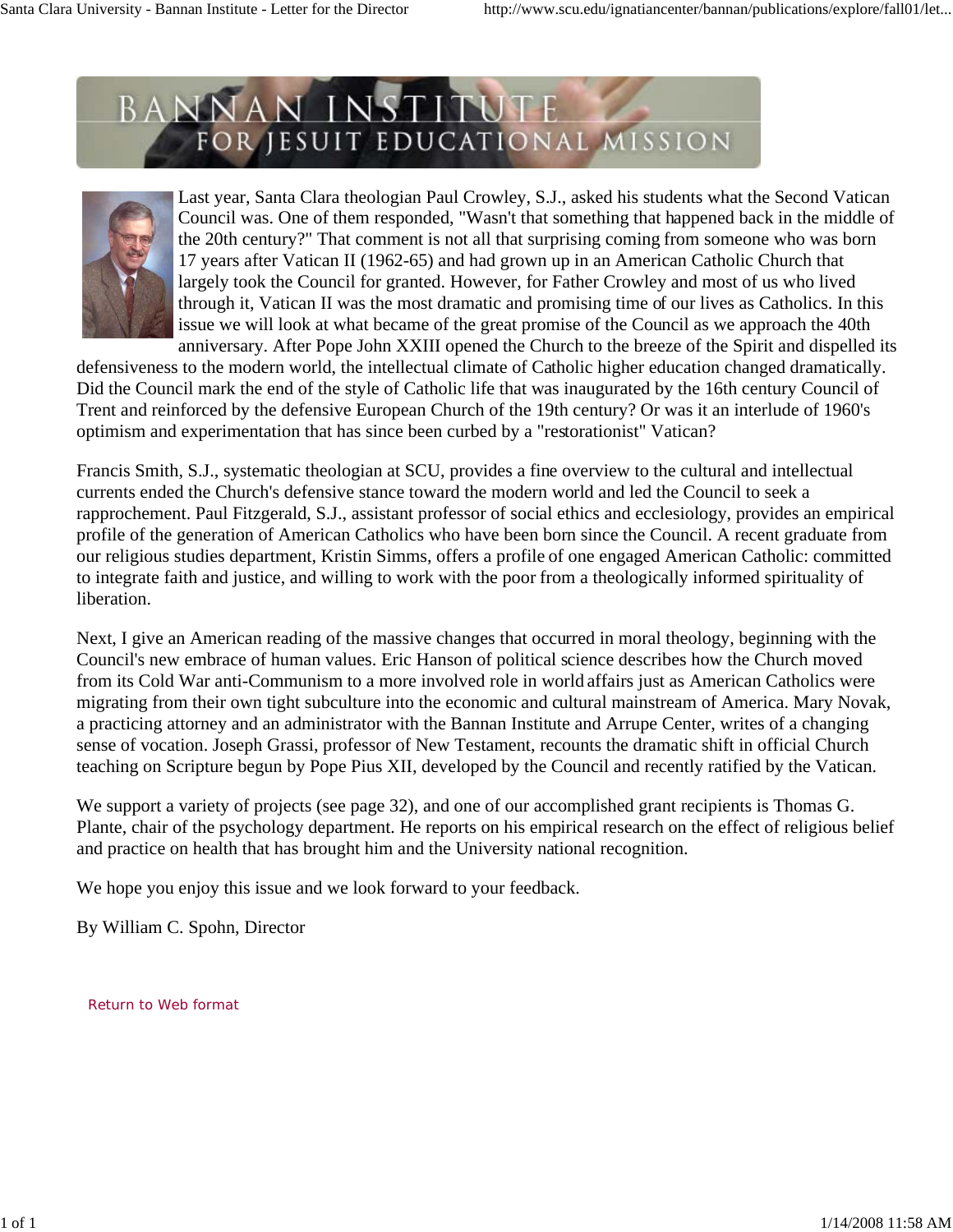

# **Post-Vatican II Catholics By Paul Fitzgerald, S.J.**

Common assumptions are that young adults in America are radically different from their elders in appearance, interests, motivation and inspiration. The young are often characterized as web surfers who spend hours in virtual chat rooms, clicking from site to site. Growing up, they were often latch-key kids who came home from school to be greeted by TVs rather than parents. Many are the survivors of divorce. They are often called "slackers," accused by their elders of not working, playing, or caring hard enough, to which they answer, "whatever." They are the mavens of a new style that ranges from casual Gap to serious Salvation Army, and whether they themselves are pierced, dyed, branded, or tattooed, most of them are comfortable with these generational symbols. And finally, they are believers, who hope that God is and that God cares, for them and for the world. What sort of Catholics are these young people, born since 1962, the year the Second Vatican Council opened?

#### HOW RELIGIOUS ARE THEY?

We can begin by asking whether younger Catholics are less religious than their parents and grandparents. Our answer must be a very Abelardian sic et non, yes and no. If we define religiousness as participation in organized religious events, e.g., church attendance, then yes, there is a clear diminution of institutional practice over the past several decades. However, if we define religiousness as spirituality, as attention to the deeper questions of life's meaning, goal and purpose, then no, there is no sociological evidence to support the claim that young people are any less oriented towards a courageous and candid listening to the mysterious presence of God in their own interiority, in their religious traditions, and in the social world. Nevertheless, there has been fairly radical change of late in the vocabulary and the forms of this religious search.

Altogether, about 95 percent of young American Catholics believe in God, a figure that matches that of the general population and has been fairly constant since studies began in the 1940s. There has been no dip in basic faith in a Higher Power.1 While young Catholics are believers, they are somewhat less likely than their elders to go to church, both in absolute terms and in terms of frequency. But the choice not to attend was mostly made by their parents, not today's youth. The decline in church attendance in the United States mostly happened during the late 1960s. Nevertheless, the proportion of young Catholics attending services today (at whatever frequency) is the same as that of young Catholics forty years ago. The percentage of young people in the congregation has decreased mostly because families have fewer children now. As well, the fact of lower levels of religious practice among young people is not new-demographic studies over several decades indicate that there is a life-cycle pattern that has remained fairly constant. Young people have long been less interested in going to church. As they mature, marry, and have children, adults increase their organized religious practice.

Even if they do attend, the young do not strictly heed the moral codes of the Church. Take pre-marital cohabitation as an example. Today, 40 percent of Catholics live with their partners before marriage. This is double the percentage of their parents' generation. Do they do so to test the waters? To save money? Is this merely "pre-ceremonial sex" between two people who already consider themselves married by intention? What differences are there between the 60 percent who wait and the 40 percent who don't wait? Surveys indicate that the cohabiters are more likely to come from inter-religious homes, from unhappy childhoods, and from stressful adolescent situations, and they are less religious than their peers who don't cohabit before marriage. Young people who don't cohabit go to church more and pray more. Among the cohabiters one would expect to find the least churched of the younger generation, and indeed only ten percent of these go to church every Sunday, yet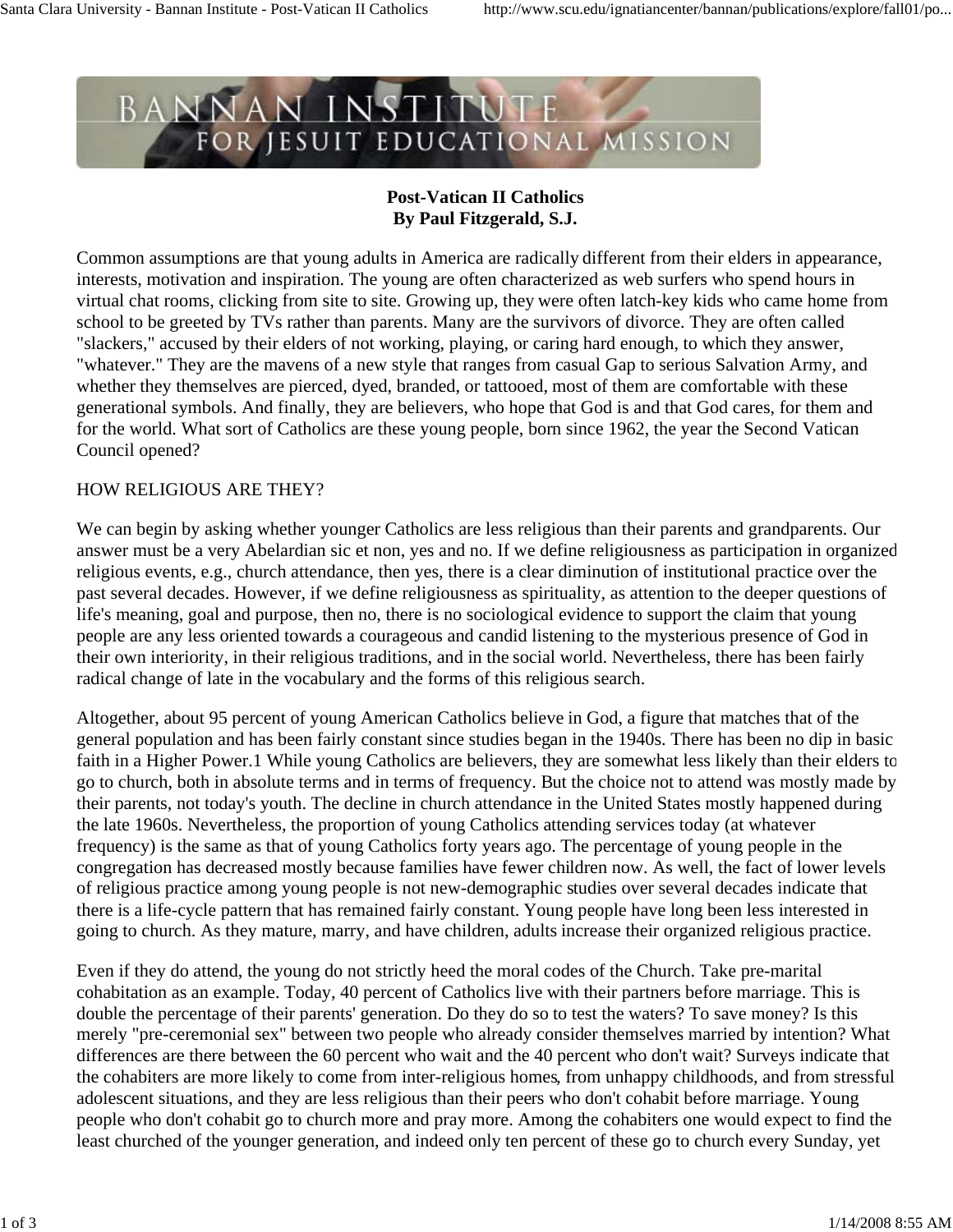half of them take communion when they do go, 40 percent say that they pray several times each week, and 25 percent consider themselves to be very close to God.

Among young people there is great stability in religious identification. Kosmin reports that the U.S. population remains mostly Christian, with 86.5 percent of all adult women and 81.1 percent of all adult men identifying with a Christian religious denomination.Among young adults, Catholics come out on top at about 33 percent of the general population, a higher percentage than one sees in older age cohorts. The age pyramid among Catholics is positive, with many more young people than elderly folks. This is due to a variety of factors, including immigration, a higher birthrate, some defections over time and good success in recruiting new members. The good news is that the Catholic Church in the U.S. will continue to grow in the decades to come. The bad news is that the number of priests will most probably continue to decline. Young people find Catholicism to be quite attractive, but not the priesthood-as it is presently configured.

# MARKS OF THE NEW RELIGIOUS WORLDVIEW

Certainly, religious faith is always inculturated. There is no belief system and no religious practice that is not enfleshed and lived out in the context of a given moment in a culture's history. Religious belief, by its very nature, is going to reflect, and reflect upon, the contours and the challenges, the hopes and the fears, the joys and the sorrows of human beings within given cultural contexts. The social context of young people has shaped their spirituality. In a recent book, Tom Beaudoin suggests four distinctive marks that are characteristic of this new religious worldview.2

#### Wariness about institutions

Young Americans grew up with too much news about political and ecclesial scandals, too steady a diet of exposés on corporate America's abuse of workers, consumers, and the environment. Isolated cases of malfeasance are disheartening; an overload of bad news has bred among young people a deep-seated distrust of all sorts of social, political, and private institutions. If young people are jaded, they have much justification for such an attitude. The universal response, "whatever," is an expression of a deeply held hermeneutic of suspicion.

#### Candor about suffering

During the 1980s, Baby Boomer former hippies transformed themselves into yuppies and eagerly re-mythologized their social outlook under Ronald Reagan's leadership. Meanwhile, their children were living with, and talking openly about, some of the fall-out of their parents' frantic search for identity: drugs, divorce, AIDS, etc. Young people are less likely to vote in national elections and don't want to find systemic solutions to major social problems; instead, they go to soup kitchens in droves to assuage the pain of real persons.3

#### Comfort with ambiguity

In school they were taught Chaos theory; in society they experienced it as a new version of Social Darwinism-change as blind chance, survival of the strongest. In their personal lives, they are surrounded by, and at times engulfed in, a casual and paradoxical sexuality ("I sleep around, and I am looking for someone to really love me"), which leads to serial broken hearts. They live peacefully in an increasingly multi-cultural life-world, which is good, yet there are some real dangers: the possibility of absolute moral relativity and the confusion of tolerance with approval.

#### Desire for community

If Boomers asked, "Who am I?," their children ask, "Will you be there for me?" Young folks wear uniforms and employ code words in order to build up communities of meaning. Yet here too there is danger, for groups can become hardened, as we see in the balkanization of cities, the self-segregation of minorities, and the disappearance of shared language for public debate about the common good.

If young people today are in fact suspicious of authority, honest about suffering, comfortable with ambiguity, and searching for communities of meaning, then we can ask, what does this say to the post-Vatican II Catholic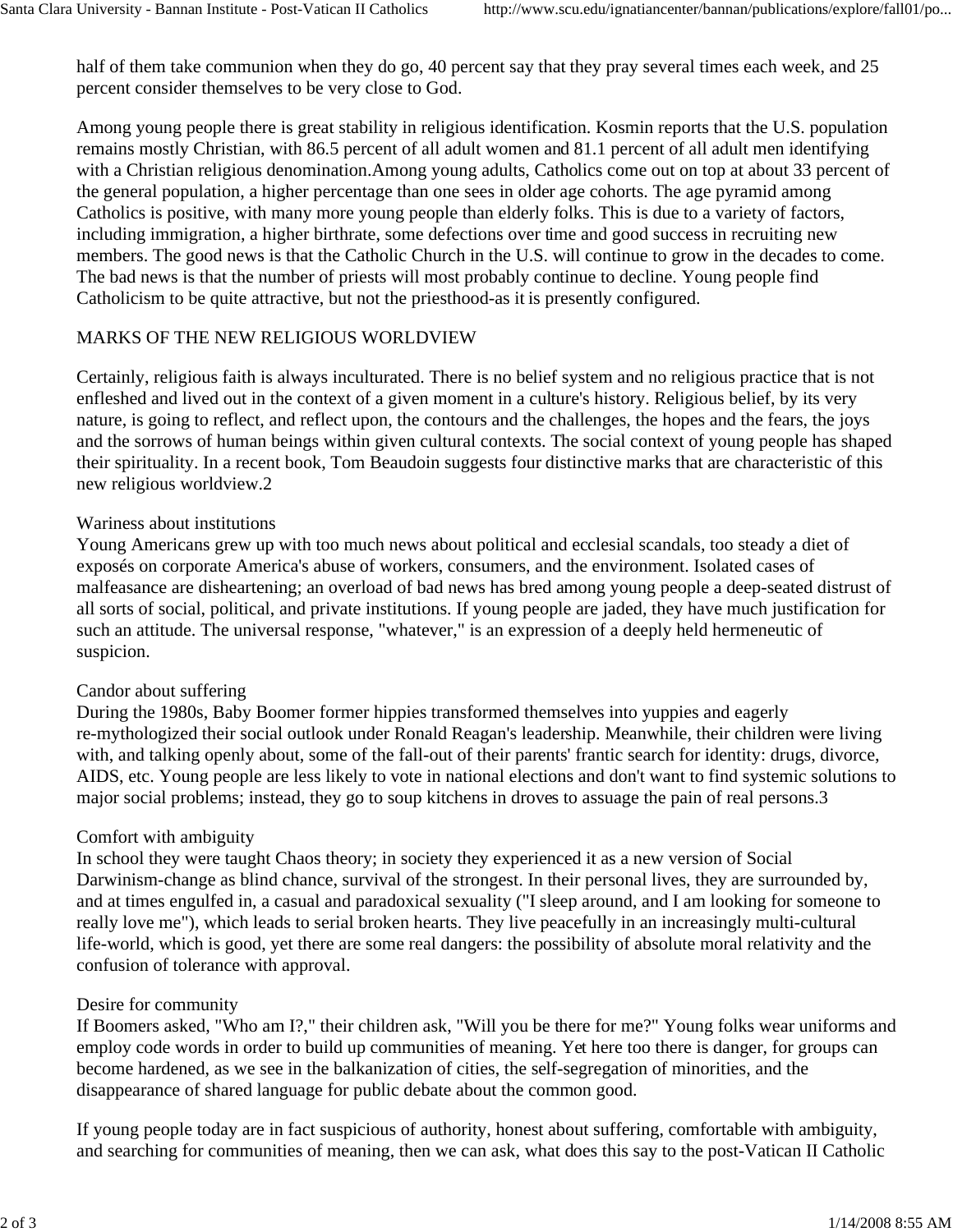Church? Given the perduring faith of young people, are the marks of youth culture stumbling blocks or stepping-stones for evangelization? One can compare these marks to the conditions surrounding Jesus' announcement of the coming of the Reign of God. These same four themes were arguably quite positive orientations for the Christian neophyte of the first century, and so why not of the twenty-first?

Older church members should not be offended when young people are critical of some aspects of the institutional Church. Even when their interrogations are naïve and their observations are disconcerting, these may also harbor great depths of understanding that go to the heart of the matter. Churches should offer young people a welcoming environment for prayer and for worship, wherein young people will move beyond critique of institutions to the deeper questions of faith. Churches should also encourage the suspicion of young people towards the marketplace, the State, and even organized religion (Pope John XXIII called the Council based on his belief in the Ecclesia semper reformanda or "the church always needs reform"). Finally, Church communities should offer young people real chances to serve the poor and the marginalized, and in that service to explore the spiritual inspirations that lead them to respond to suffering with compassion.

Certainly there is much that is unique about young Americans today, but too, there is something about these marks that is generally true about young people always and everywhere: the escape from parental control, the end of childhood's many comforting illusions, the challenges of establishing an adult identity, and the strong desire to transform the social world into a realm of justice and peace. A Church that is open to the signs of the times can and should see young Catholics for who they are: young human beings in search of meaning and love, to whom the Gospel is addressed.

#### ENDNOTES

1 Statistical data on belief in the U.S. is available on an on-going basis from the Gallup organization's American Institute of Public Opinion, the Survey Research Center of the University of Michigan, the National Survey of Religious Identification (CUNY), the National Opinion Research Center at the University of Chicago, and the U.S. Census. See, for example, Andrew Greeley, The Catholic Myth (Oxford: Collier, 1990), and The Catholic Imagination (Berkeley: University of California Press, 2000); see also B. Kosmin, et al., One Nation Under God (New York: Harmony Books, 1993).

2 Virtual Faith: The Irreverent Spiritual Quest of Generation X (San Francisco: Jossey-Bass, 1998). See also Douglas Coupland, Life After God (London: Pocket Books, 1994), which ends with the confession, "My secret is that I need God-that I am sick and can no longer make it alone..."

3 For an insightful exploration of this, see Ted Halstead's "A Politics for Generation X" in The Atlantic Monthly (August 1999), 33-42.

By Paul Fitzgerald, S.J.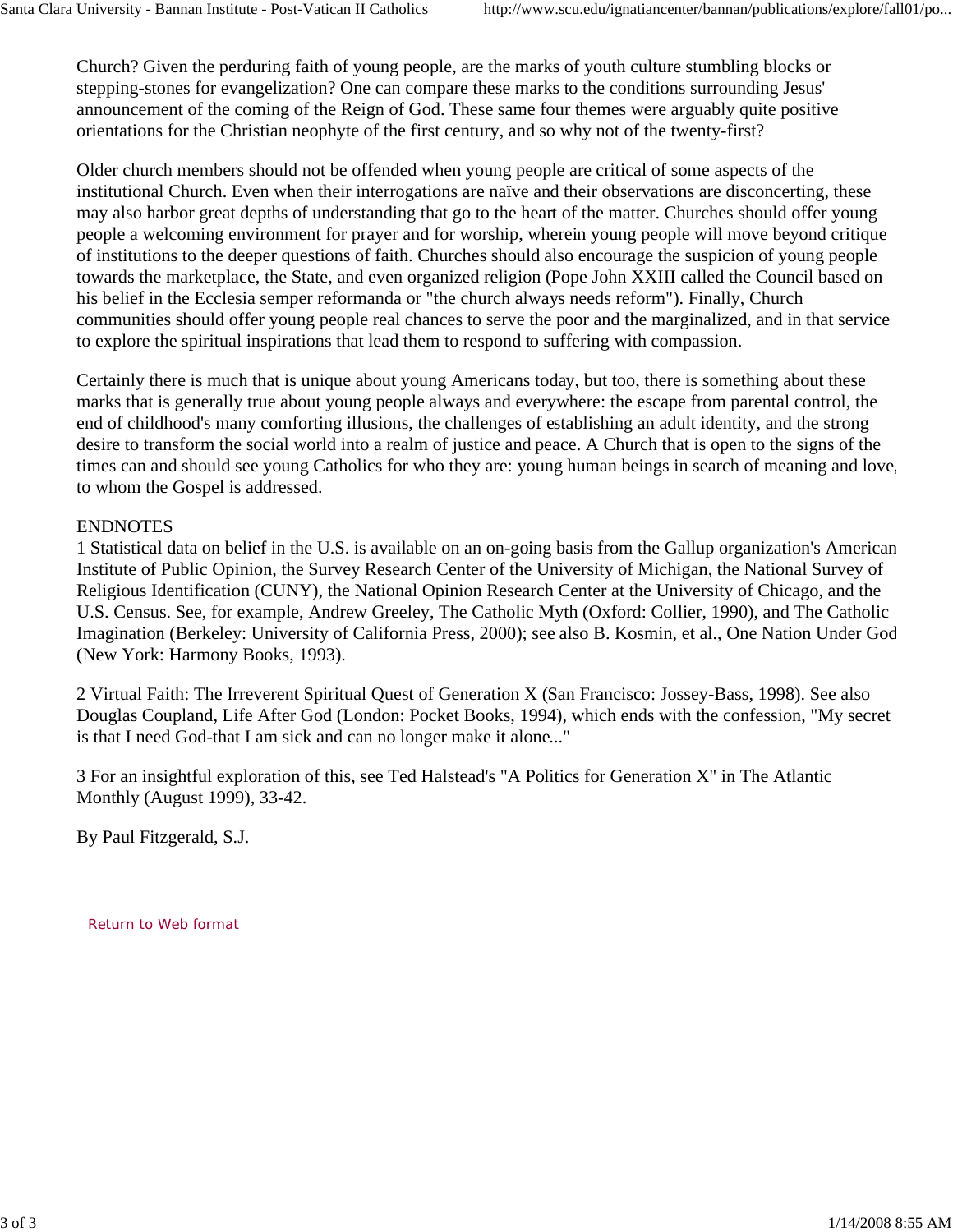**Vatican II: Sources, Achievement, and Unfinished Business By: Francis R. Smith, S.J.**

Next year will be the fortieth anniversary of the opening of Vatican II. Catholicism changed more in the four years of the Council (1962-1965) than it did in the previous four centuries. Many applaud the changes, while others think Vatican II was a terrible mistake. I think Vatican II had to happen, was a long time coming, and that there is still plenty of work to be done in the spirit of Vatican II.

My own experience is illustrative of the many changes that Vatican II initiated. I took my first vows as a Jesuit a month before the Council opened. Eugene Bianchi, a theologian of note, had given a lecture on the forthcoming Council to the community at Sacred Heart Novitiate in Los Gatos the summer before the Council opened. In the question period, one of the novices asked Bianchi, "What can we expect from the Council?" His reply was, "Very little." Bianchi was simply expressing what everyone acquainted with the Roman Curia knew, namely, that there was no enthusiasm for a general council in the Vatican apart from one person, Pope John XXIII, who wanted an aggiornamento, an "updating" of Catholicism.

# IDENTITY AND RELEVANCE

Religious traditions face a perennial problem. It is called the "identity/relevance problem." If a religious tradition wishes to preserve as its core what it has always said, it will concentrate on the immutability of that expression. The identity of its belief will be unambiguous, clear, and timeless. But as cultures change, the way those central beliefs are expressed may no longer have the impact they once had, may no longer even express for new hearers what the original formulations meant to say.

The Roman Curia has always stood for identity. That was one of the reasons for the Latin liturgy. But Pope John XXIII was concerned about relevance. In his address at the opening of the Council, he made a significant distinction. He acknowledged the necessity of continuity, but he said what was expected from the Council was:

A step forward toward a doctrinal penetration and a formation of consciousness in faithful and perfect conformity to the authentic doctrine, which, however, should be studied and expounded through the methods of research and through the literary forms of modern thought. The substance of the ancient doctrine of faith is one thing, and the way in which it is presented is another. And it is the latter that must be taken into great consideration….1

I think I saw at the time the potential for change in those words, but what really caught my attention was reading that the schema (working draft) on "Divine Revelation" prepared by the Roman Curia had been rejected in the first few weeks of the Council by the bishops. That schema, if enacted by the Council, would have made a dogma of the Catholic Church, the standard theological buttress against Protestant insistence on the primacy of scripture as a norm for interpreting tradition. It would have said that there were two separate sources of divine revelation-beliefs not found in scripture would be found in tradition. For a number of years theologians in northern Europe, much closer to ecumenical dialogue, had been working out a more balanced way of saying that what comes first is the revelation of God in the life, death, resurrection of Jesus Christ and in the sending of his Spirit, and that news of this salvific event was transmitted by preaching (tradition) and precipitated in what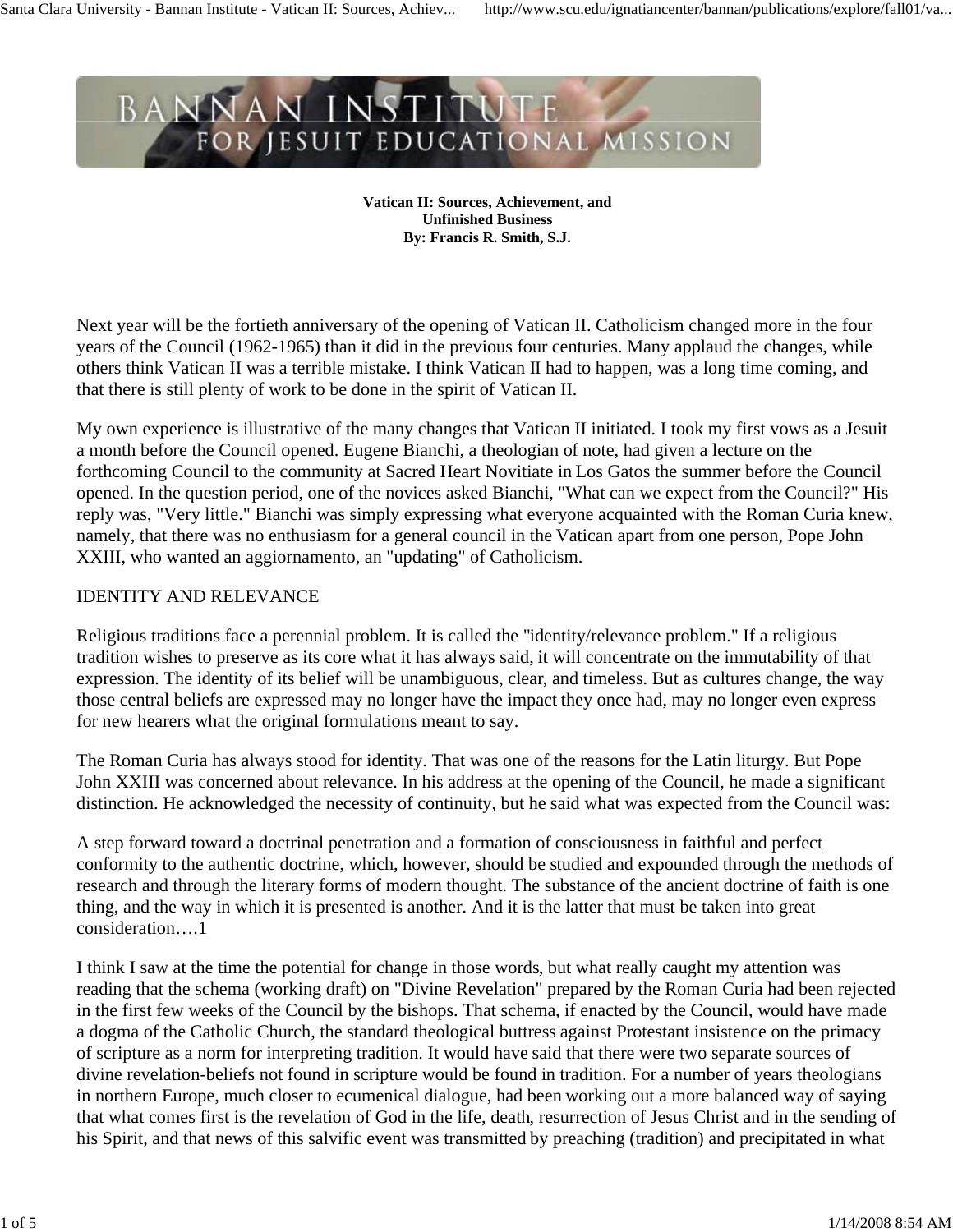is called scripture in such a way that the New Testament acts as a norm for tradition. This line of thought is what a key document of Vatican II would adopt in its Dogmatic Constitution on Divine Revelation (Dei Verbum), which is a key document of Vatican II, along with the Dogmatic Constitution on the Church (Lumen Gentium) and the Pastoral Constitution on the Church in the Modern World (Gaudium et Spes).

### THE STRUGGLE WITH SCRIPTURE

The rejection of the Curia's schema and the adoption of a theological current more at home north of the Alps should not be read as takeover of Vatican II by non-Vatican bishops. In fact, the issue of scripture (and revelation is inevitably concerned with scripture) had been a topic of intense struggle within the Vatican for a number of years. Pius XII had started shaking the edifice in his 1943 encyclical Divino Afflante Spiritu. In an historic move, he urged Catholic biblical scholars to read the Bible according to the literary genre in which each book is written. In other words, the way (genre, or type of literature) the author uses must be understood if one wishes to understand what the author is saying (and not saying).

When a religious tradition has a scripture, a normative written account of the origins, and then changes the way it reads that account, one should expect significant change in the tradition. Imagine what would happen in Islam if one read the Koran not simply as the Word of God in the words of God (Arabic), but by attending to the historical, cultural, and sociological situation of Mohammed.

What I would like to show is that the theological principle Pius XII was incorporating in Divino Afflante Spiritu is, in fact, the principle that gave Vatican II its distinctive openness toward the world, other religions, modern science, and politics, and that it has led to a greater balance in the Church's role in the world's transformation.

### THE ONE AND THE MANY

What is this theological principle? Even a casual acquaintance with the history of religions (or philosophies) reveals how difficult it is for human beings to reconcile the reality of God with the reality of the world. The Greeks called this the problem of "the One and the Many." One can affirm the existence and independence of the One at the expense of the existence of the Many-the Platonic Solution, believed to be typical of the great Asian religions. Or one can stress the existence of the Many at the expense of the reality and independence of the One-the Aristotelian solution, generally thought more typical of modern Western philosophy.

In Divino Afflante Spiritu, Pius XII was using the "biblical" solution to the problem of the One and the Many to affirm that scripture is God's Word but in human words. The biblical solution (the Jewish solution) is to deny that there is a real problem because the One is "transcendent." Of course, the Bible never uses that word to describe God. But implicit in what the Bible says about God is a recognition that God transcends the world, that is, that God is not part of the world; and not only is God not conditioned by what conditions the world (namely space and time), God is completely self-existent and therefore not conditioned (limited) in any way.

But the unconditionality of God is only half the story. Israel's experience was that God's unconditionality made God radically free to love, that God is hesed, covenant love, and emet, faithfulness.

So what happens in a love relationship? Does the lover's love rob the beloved of its independence? Human love is transcendence. The lover seeks the good of the beloved. True love has the effect of not absorbing or dominating the beloved, but of contributing to the beloved's humanity, making the beloved more itself.

When God is conceived as power, the understanding of how love works can be forgotten. But if the power of God is the power of love, then God's relationship to everything that is not God is one of love. God's creating and sustaining the world would not falsify the world but tend toward making it more itself. As Teilhard de Chardin expressed it, "God makes things make themselves." In 1950 Pius XII wrote an encyclical that is often said to have some of the opinions of Teilhard de Chardin as its target. What is often overlooked is that, just as Pius XII saw in Divino Afflante Spiritu that a transcendent God would not participate in the writing of a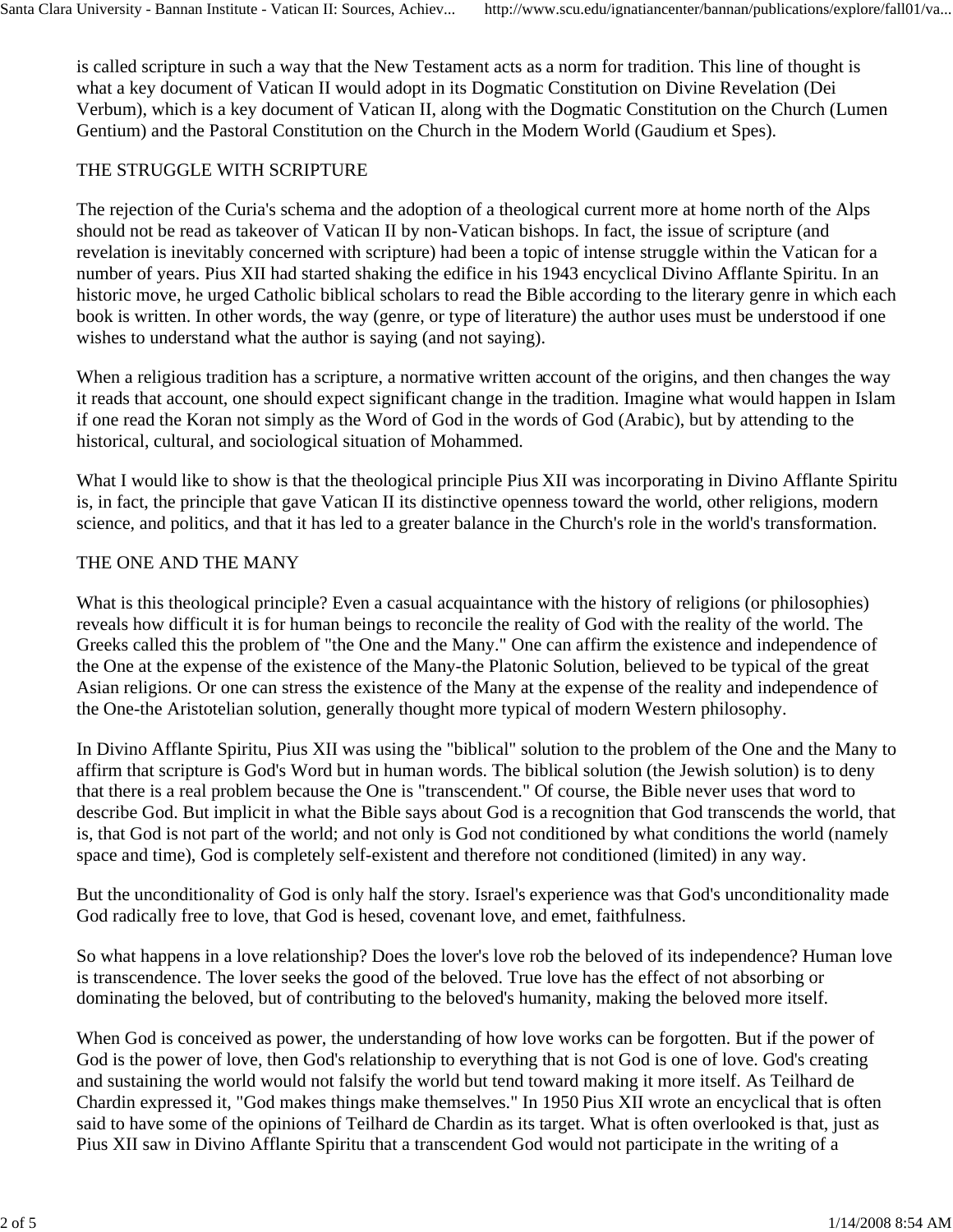scripture by dictating it, but in and through the human process of a community reflecting on the meaning of its beliefs, so in Humani Generis the pope made clear that there was no theological conflict with the theory of evolution as a scientific account of the emergence of human life as material.2 Just as he was recognizing in Divino Afflante Spiritu that anthropology, linguistics, and literary analysis are apt scientific tools for the breaking open of the meaning of scripture, so he was recognizing that biology and paleontology have their own autonomy.

# GOD HELPS THE WORLD MAKE ITSELF

Vatican II was a thoroughgoing application of the principle at work in Pius XII's two encyclicals. The principle was not new. It is as old as biblical religion, however incompletely applied in varying historical circumstances. It was violated as long ago as David's welding together of priestly and political power. Since an institutional priesthood had been co-opted by political authority, the classic prophets (Amos, Micah, Isaiah, Jeremiah, Ezekiel) emerged. They stood for the autonomy of the religious order and, correspondingly, for what a truly authentic political order would be, a striving for justice. Vatican II adopted this prophetic stance and expressed it in Gaudium et Spes #42, "The Help Which the Church Strives to Give to Society":

Christ, to be sure, gave his Church no proper mission in the political, economic, or social order. The purpose that he set before her is a religious one. But out of this religious mission itself come a function, a light, and an energy that can serve to structure and consolidate the human community according to divine law.

One must immediately point out that, in the Catholic understanding, "the divine law" is found not only in the order of redemption but also in the order of creation itself. The Council is claiming for the Church the mission of helping to clarify how an autonomously created order would be true to itself.

The principle that the transcendent (God) acts to make the categorical (the World) more itself is as old as the biblical doctrine of creation, but this principle has defied consistent incarnation in the history of the Church. Anyone can point to moments of faithfulness and unfaithfulness to the principle. Events of the fifth century illustrate well the chiaroscuro character of developments. In The City of God, Augustine wrote on the distinction between the competence of the civil order and the competence of the religious order. Likewise in 451 the Council of Chalcedon made clear that there is "no confusion" between the "two natures" of Jesus, that his being divine does not rob his humanity of its authenticity. But by the end of the century, religious authority claimed competence over civil authority, and some bishops rejected Chalcedon because it seemed to them that either Jesus cannot be fully human, or if he is both divine and human there must be two of him.

Maybe it is too much to expect consistent and thoroughgoing application of this fundamental principle. It does, after all, require a breakthrough into God's very nature. But Vatican II was about the Church, about its past and about its future, and the Church claims to represent God. Vatican II tries to do this. At times the Church had failed to recognize the autonomy of science, so Vatican II affirmed it, but reasserted what the Church had always said: "Without the Creator the creature would disappear" (GS #37). The Church had at times seemed to think God was only at work through the institutional Church, so it affirmed the transcendent God's activity in non-Catholic ecclesial communities (LG #15), and even in non-Christian religions and in the consciences of agnostics and atheists (LG #16). The Church had enforced a period of literalism in Catholic understanding of the Bible (explicitly between 1903 and 1943), so it reaffirmed in Dei Verbum that the Bible is God's word but in human words when, for example, it made clear that the gospels emerged out of early Christian preaching (DV #7 & 8). The Church had at times so focused on eschatological salvation (life after death) that Catholics had failed to mediate God's present activity in the world, so Vatican II affirmed that the hope of eschatological salvation increases rather than decreases concern for the world (GS #57). These are a few of many examples.

# THE WORK AHEAD

Should the Church move forward on the basis of the principle Vatican II was employing?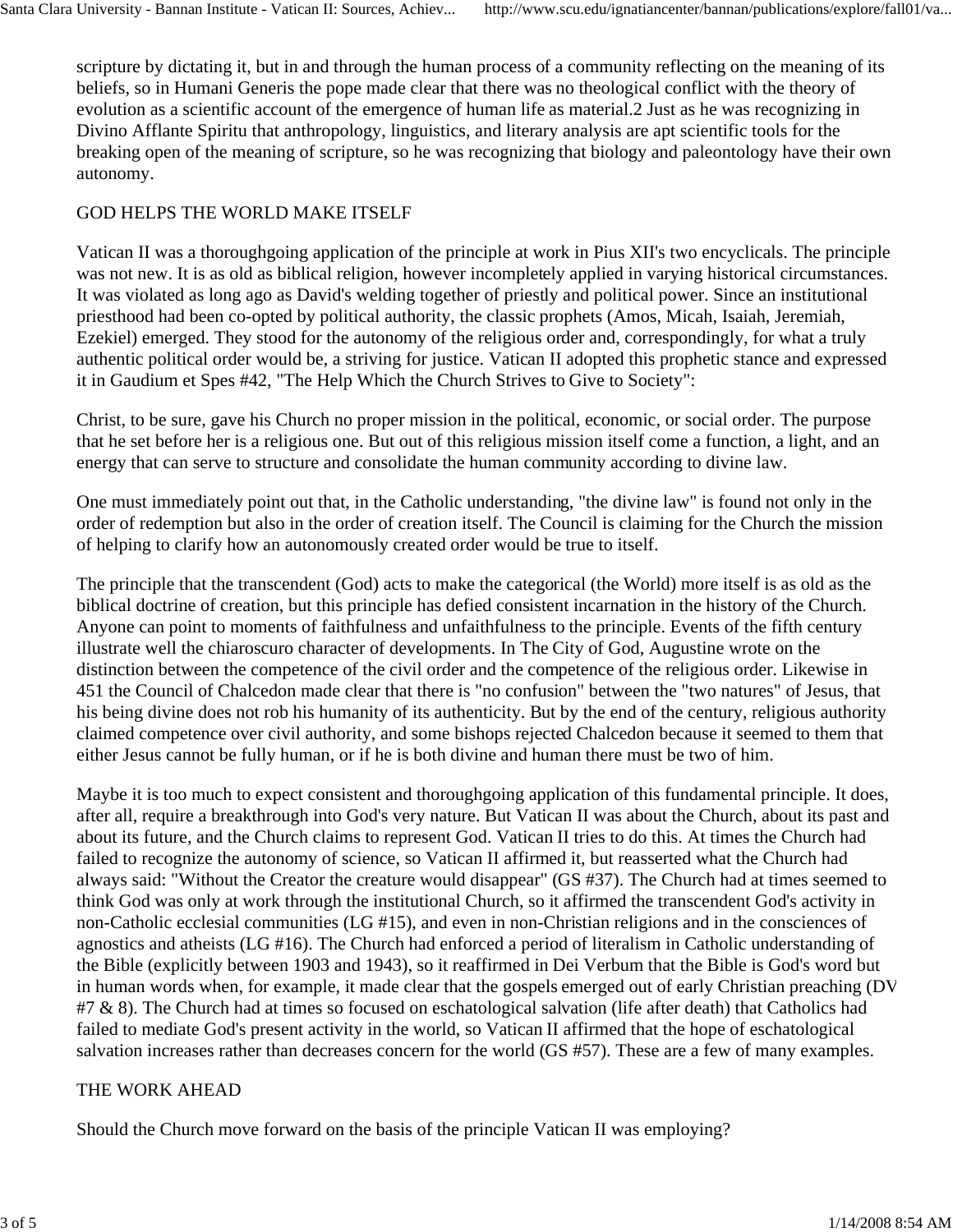Vatican II was a "pastoral" council. Its concern was the question of Church and World. Vatican II applied the fundamental biblical principle to issues that had arisen since the emergence of the Protestant Reformation (Scripture and Tradition [Dei Verbum], non-Catholic Christians [Unitatis Redintegratio], the Enlightenment, Religion and Science, Faith and Reason [Gaudium et Spes], the globalization of Christianity [Ad Gentes]).

What Vatican II did not focus on was a better presentation of core Catholic Christian beliefs. To some extent, recent popes, Paul VI and especially John Paul II, have returned to fundamental theological issues, but there is still significant work to be done. This work can be achieved by employing the principle of Vatican II I discussed above.

Let me conclude by exploring what this principle implies for what is perhaps the most crucial question for Christianity: Who is Jesus and what did he accomplish?

No one who teaches undergraduates would doubt that among Catholics monophysitism is alive and well (I have found it among Protestant students, too). Monophysitism is the position that Jesus is either just God or just human; he has only one (monos) nature (physis). Why do people feel they have to make this choice, especially when both the New Testament (e.g., the Gospel of John, Prologue) and constant teaching of the Church (e.g., the Council of Chalcedon)3 say he is both (and Chalcedon adds, "without confusion")? Well, why did it take so long for Catholicism to work its way through the issues that Vatican II addressed so successfully? It is because the very nature of God is at issue. In his book, The Road to Nicea, Bernard Lonergan said that none of the theologians (including Irenaeus, Origin, and Tertullian) before the Council of Nicea grasped clearly that God transcends space and time. Augustine was forty-four years old before he could ever conceive that something could be but not in a material way. It is still as hard as it ever was, but there have been key breakthroughs (they are actually a reaffirmation of the key biblical principle). When the first general council of the Church (Nicea, 325 AD) condemned Arius' position that the Son is a creature, it was implicitly recognizing that if the Transcendent gives expression to itself, that expression would be what the Transcendent is. When the fourth general council of the Church (Chalcedon 451 AD) maintained that there was in Christ one subject in two natures and that there was "no confusion" between the two natures, it was implicitly applying the fundamental biblical principle: the Transcendent (the divinity of Christ) does not rob the categorical (the humanity of Christ) of its authenticity. The Transcendent subject "assumes" an authentic human nature. When Maximus the Confessor, the last of the Fathers of the Church, said that not only would the divinity of Christ not compromise his humanity, but it would make him the most authentic human who ever existed, he was explicitly recognizing that the Transcendent makes the categorical not less, but more itself.

And if the incarnate Word of God is genuinely human, then his humanity is not only the revelation of the Father, it is a revelation of what human authenticity is. But this is a revelation that depends on Jesus' human freedom if it is a revelation that depends on Jesus' human authenticity. The upshot of this is that the history of Jesus is not a "done deal." His was a real human history, worked out in faithfulness to the mission given him by the One he called Abba, but an understanding mediated through a genuine (finite) human consciousness. He struggled as human beings struggle to respond to God. He did this in faith (as the late Cardinal Hans Urs von Balthasar pointed out) and the fate of the categorical depended on his faithfulness (as the newly minted Cardinal Walter Kasper maintains).

But something else depended on Jesus' finite human choices-the whole project Jesus called "God's reign." Contemporary interest in the "historical Jesus" is enormous and there are vastly differing encapsulations of him. But on one point there is unanimity-the central theme of Jesus' preaching. Jesus was above all the proclaimer that the "reign of God is at hand" (Mark 1:15). What is "the reign of God"? Since God is love (1 John 4:8b), the reign of God is a reign of love. Since love is not merely "acting on behalf of," but self-gift, the reign of God turns out to be God's gift of Godself, as God is. The event Jesus called the reign of God is not merely the revelation of God as origin (Father), as expression (Son), and as union (Spirit), but God's self-gift to God's creation as God "always" is.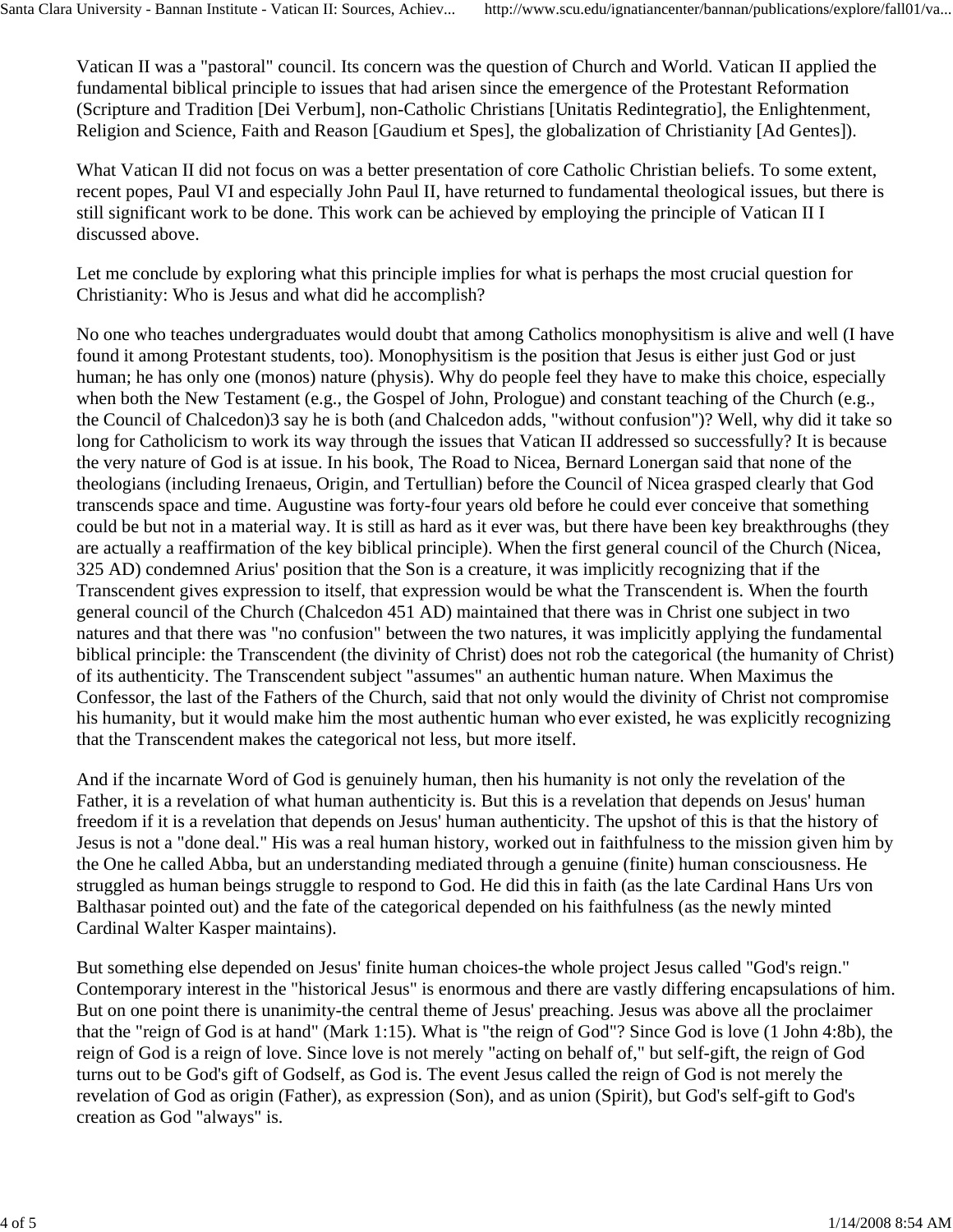But the staggering fact is that none of this is a "done deal." The project of God called "the reign of God" depended on the human faithfulness of Jesus and faithfulness is never a "done deal." So wherever God is giving God's self in the world, universally according to Vatican II, even in the lives of non-believers (LG #16), the gift of God's Spirit has been mediated once and for all by one of us, Jesus of Nazareth.

By Francis R. Smith, S.J.

# ENDNOTES

1 Walter Abbott et al., eds. The Documents of Vatican II (New York, 1966), 715.

2 DS, 32 ed., 3896.

3 Neuner-Dupuis, The Christian Faith in the Doctrinal Documents of the Catholic Church (New York: Alba House, 1981), 615.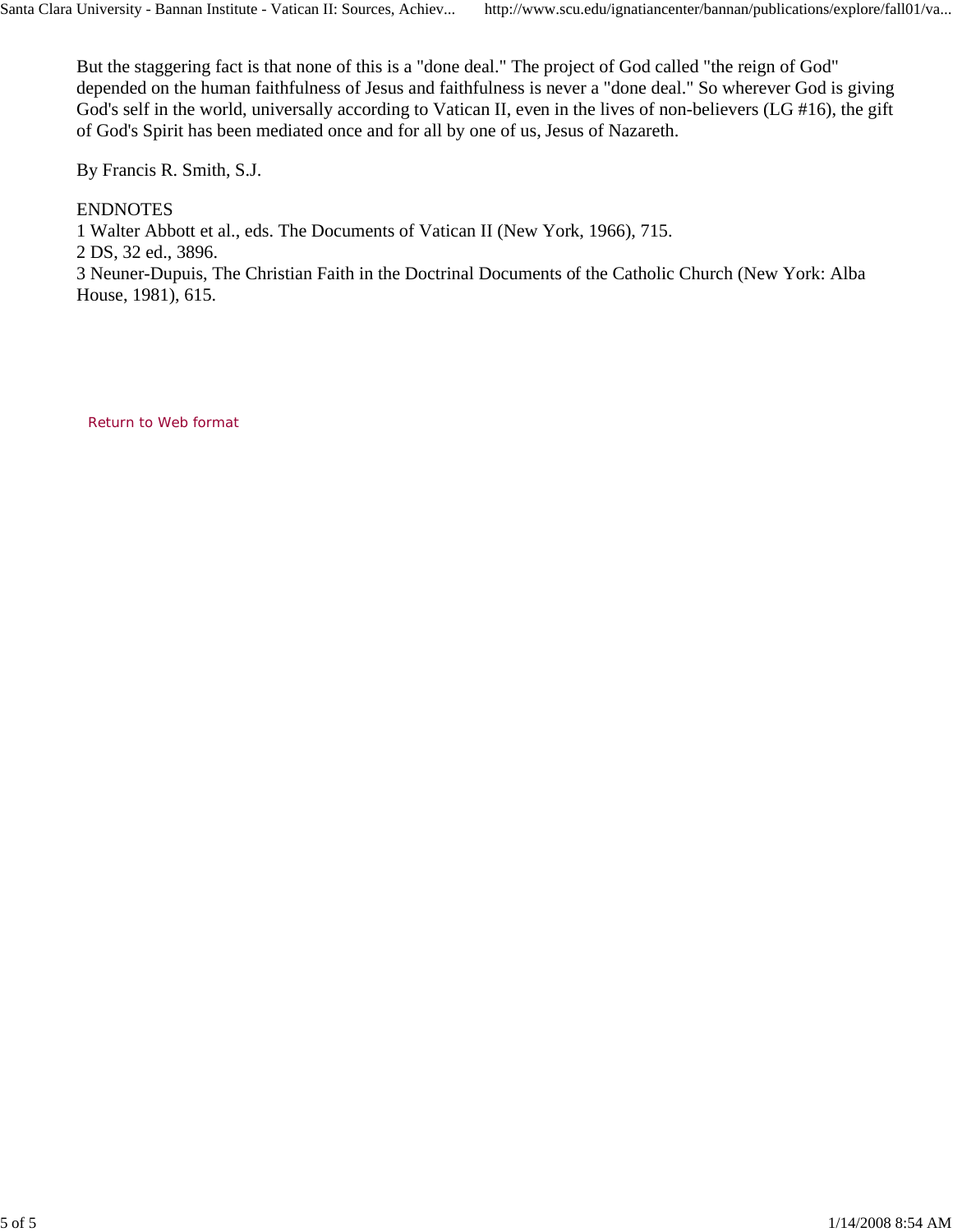#### **American Catholicism and World Politics: The Second Vatican Council and the Cold War** By Eric O. Hanson

It would be difficult for anyone who did not experience mainstream Catholic parish life during the 1950s to recreate the political-religious mindset of that period. "American Catholic nationalism"1 combined strong patriotism, virulent anti-communism, union and ward-based Democratic politics, increasingly autocratic Irish and Irish-American hierarchical leadership, and a largely anti-intellectual piety fostered in the parishioner-financed world's largest network of private schools. By the 1950s this unique United States social mix had "saved" the American working classes for the church while their European co-religionists had generally left the institutional church for anticlerical cultural Catholicism. The American approach succeeded because it met the real religious, political, social, and psychological needs of an immigrant church, e.g., "We don't need the Harvard or Yale that rejects us because we study the more ancient classical civilization of Rome." In 1957 only five percent of the United States Catholic bishops had a parent with a college degree. Today's Mexican, Sudanese, Filipino, Salvadoran, and Vietnamese Catholic immigrants tend to understand this earlier social dynamic better than American Catholics whose ancestors fled the potato famine, pre-World War I Genoa, or the Kaiser's military initiatives.

Grasping the successes of American Catholic nationalism provides the key to understanding the Catholic ferment of the 1960s when the next generation of young Catholics, educated on the GI Bill and no longer feeling discriminated against, crafted a new religious vision in dialogue with the international Catholicism of the Second Vatican Council (1962-65). I still remember arguing passionately in Houston newspapers as a high school senior in 1959 for the right of fellow Catholic John Kennedy to run for the presidency, even though, I wrote, I hoped the Republican Party would give me the chance to vote with my anticommunist "Conscience of a Conservative" for Barry Goldwater. American Catholicism in the 1960s suffered more tension than American society as a whole because of its greater paradigm shift. The Trappist monk Thomas Merton, whose best-selling The Seven Story Mountain (1952) celebrated his unlikely conversion at Columbia University in the 1930s, joined Vietnam War protests and began a dialogue with the Zen scholar Suzuki. And Merton explained this shift in terms of the deepening of his religious experience.

The nuclear weapons-based Cold War began on "the day after Trinity [test site in Alamogordo, New Mexico]," one month before VJ Day. The Soviets also soon had the A Bomb and the H Bomb. The Catholic Church under Pope Pius XII (1939-58), the former Italian church diplomat Eugenio Pacelli, constituted an integral part of the Western alliance. After all, the new Communist governments of Eastern Europe and Asia made those Catholic churches their principal domestic adversaries. Pius responded by calling on the Catholic clergy to stay at their posts and embrace martyrdom. Italy had remained with the West under a Christian Democratic government supported by Washington's financial and political diplomacy and the Vatican's stricture against voting Communist. Certainly, Pius warned of the dangers of all-out nuclear war, but these moral statements were drowned in the international politics of the decade by the pope's denunciations of Marx, Lenin, Stalin, and Mao. The 1950s produced a whole genre of American Catholic literature with titles like Four Years in a Red Hell.

Not until the early 1960s did the Vatican begin to exercise the role of a global mediator in the Cold War. Compared with the very secular first American Catholic president Kennedy, Pope John XXIII (1958-63) and Soviet leader Nikita Khrushchev instinctively understood each other out of their peasant backgrounds and similar struggles to modernize their respective entrenched bureaucracies. When the former second-string Vatican diplomat Angelo Roncalli received Khrushchev's daughter and son-in-law in April 1963, most of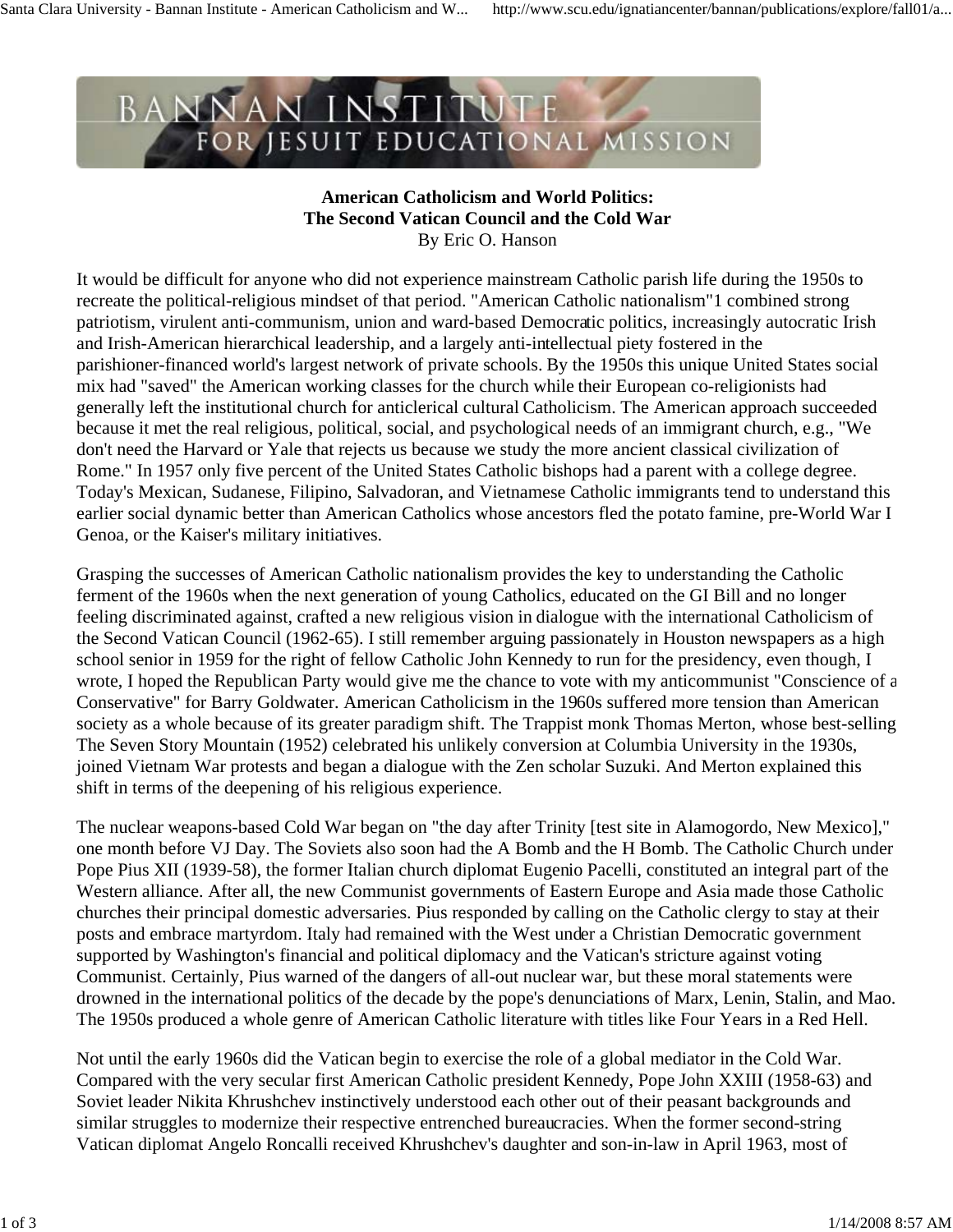Vatican bureaucracy and the entire Italian Christian Democratic Party protested. Kennedy dispatched John McCone, Catholic Knight of Malta and Director of the CIA, to express his reservations. But the pope's Kremlin connections proved useful that October when John XXIII mediated the Cuban Missile Crisis. It was the beginning of one of the Vatican's most successful diplomatic campaigns during almost two thousand years, Ostpolitik [opening to the East] under Secretary of State Cardinal Augustino Casaroli.

The cardinals, especially the Vatican bureaucrats, had voted for Roncalli as a compromise papal candidate who seemed likely to die soon and to do nothing upsetting in the interim. They were right on the first count and incredibly wrong on the second. For John XXIII, it seems to me, the failure of the Church and of all Western institutions to respond effectively to the challenge of the Holocaust convinced him that major ecclesiastical changes were necessary, and that these major changes could only be brought about by a worldwide ecumenical council. During World War II Roncalli had seen the effects of the Holocaust first hand. He had been a relatively obscure papal diplomat in Sofia, Athens, and Istanbul when he provided thousands of unsigned Catholic birth certificates to be used by Jews in escaping the Nazis without the least mention of conversion.

In what degree his predecessor Pius XII failed on the Jewish question as a person is still the subject of significant academic debate, with serious books written yearly. Whatever the final judgment, the Catholic Church does not need more saints badly enough to canonize Pacelli. There can be no dispute, however, that at the very least the Catholic political-ecclesiastical system of concordat Christianity failed. While he was Nuncio to Berlin and Cardinal Secretary of State, Eugenio Pacelli had sought to protect the Church with a series of treaties (concordats) with hostile powers. Pius perceived the hammer and sickle as more menacing than the swastika, and like almost all Western leaders, he underestimated Hitler. Such concordat Christianity reinforced exaggerated ecclesiastical hierarchy, and led to the demise of the Catholic Centre Party which might have effectively opposed Hitler. Even from a secular perspective, then, Vatican II's changes in ecclesiology, the Church's understanding of itself, constitute the Council's most crucial political actions. Americans like Jesuit John Courtney Murray, with his passionate defense of religious liberty, contributed significantly to such changes. Thus, the Declaration on Religious Freedom, The Church in the Modern World, the Decree on Ecumenism, the Declaration of the Relationship of the Church to Non-Christian Religions, and other Council documents envisioned a new self-understanding of the Church that necessitated dialogue with other religions and other cultures.

In 1965, the Vatican Council passed the decree Nostra Aetate, which stated unequivocally that Jews were not responsible for the killing of Christ. The political rapprochement of the Vatican and Israel had to wait for John Paul II, formed in the Cold War struggle with the Polish state and the international Catholicism of Vatican II, who began his pontificate with the reception of longtime Polish Jewish friend Jerzy Kluger. John Paul II also met with many Polish Jews during his trip to the Holy Land in March 2000. The frail old man, suffering from Parkinson's disease, was visibly moved to silence by his experience at the Yad Vashem Holocaust Memorial. The pope also deplored the conditions and the displacement at the Palestinian Dehaisheh Refugee Camp. In May 2001 John Paul II visited Athens to apologize for Catholic wrongs against the Orthodox and went on to Damascus to become the first pope to enter a mosque. In the post-Cold War period, if the religious institutions cannot contribute to political and social dialogue, there will be little hope for global peace, even if Samuel Huntington overstates his case for civilizational conflict, e.g., the West versus Islam, in The Clash of Civilizations and the Remaking of the World Order.

The post-Vatican II American Catholic Church also helped calm political rhetoric and action during the second period of Cold War apocalyptic military danger, the early 1980s. When the Reagan Administration proposed a \$1.6 trillion military buildup in October 1981, and hinted at "winning" a nuclear war, the Democratic Party proved incapable of adopting the cohesive opposing position that party systems theory assigns to it. It was left to the United States Catholic bishops to articulate such a moral political document. American Catholic Nationalism, exemplified by ex-paratrooper Archbishop Philip Hannan of New Orleans, still existed within the hierarchy, but only as a minority position on the right. From there one could proceed along the political spectrum to Just War Self-Defense, to the "Polish Position" of Cardinal John Krol of Philadelphia, to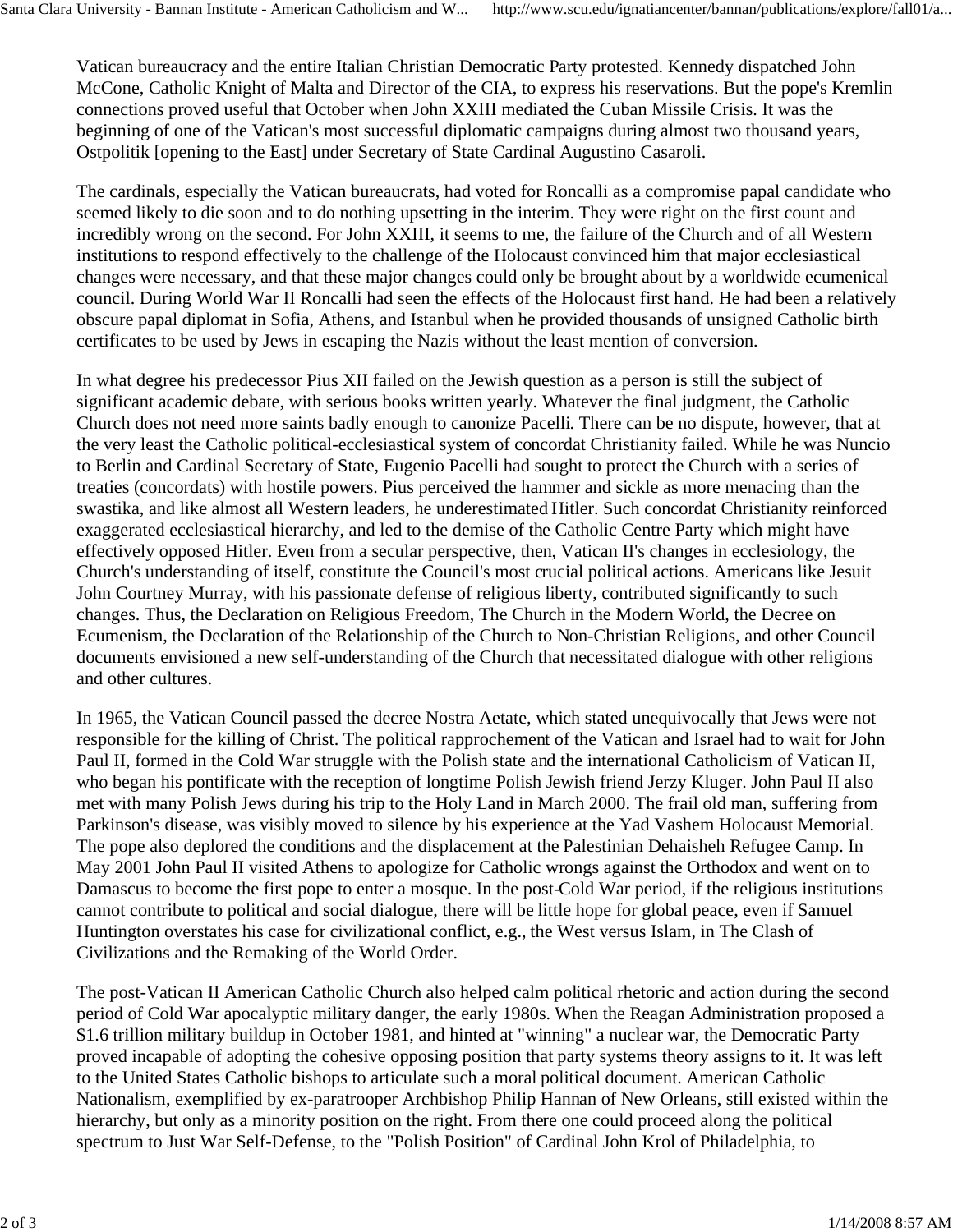Establishment Liberalism, to the fifty-seven pacifist Pax Christi bishops on the left. That by 1983 such a disparate group could vote 238-9 for the final text strongly critical of the United States government was a testament to the traditional episcopal style of consensus and to the moral leadership and the diplomatic skills of the committee chair, Archbishop Joseph Bernardin of Chicago. At one crucial juncture the archbishop joined the Holy Spirit and a nuclear missile on the cover of Time [November 29, 1982]. In the final three days of episcopal debate, the majority of the bishops consistently voted for every amendment that would strengthen the document's moral and political stand against nuclear war without specifically making the moral and military judgment that there could be no conceivable use of such weapons that could be justified.

The Berlin Wall fell in November 1989 and the Soviet Union in December 1991. At the two most crucial nuclear threats to the survival of the inhabitants of the Cold War system, Pope John XXIII and the American Catholic bishops, inspired by the spirit of ecclesiastical changes that were codified during the Second Vatican Council, played positive roles in dampening the conflicts. The current post-Cold War global political-religious challenge centers on promoting reconciliation and dialogue among religious believers and institutions.

By Eric O. Hanson

### ENDNOTE

1 Eric O. Hanson, The Catholic Church in World Politics (Princeton: Princeton University Press, 1987), 166-73.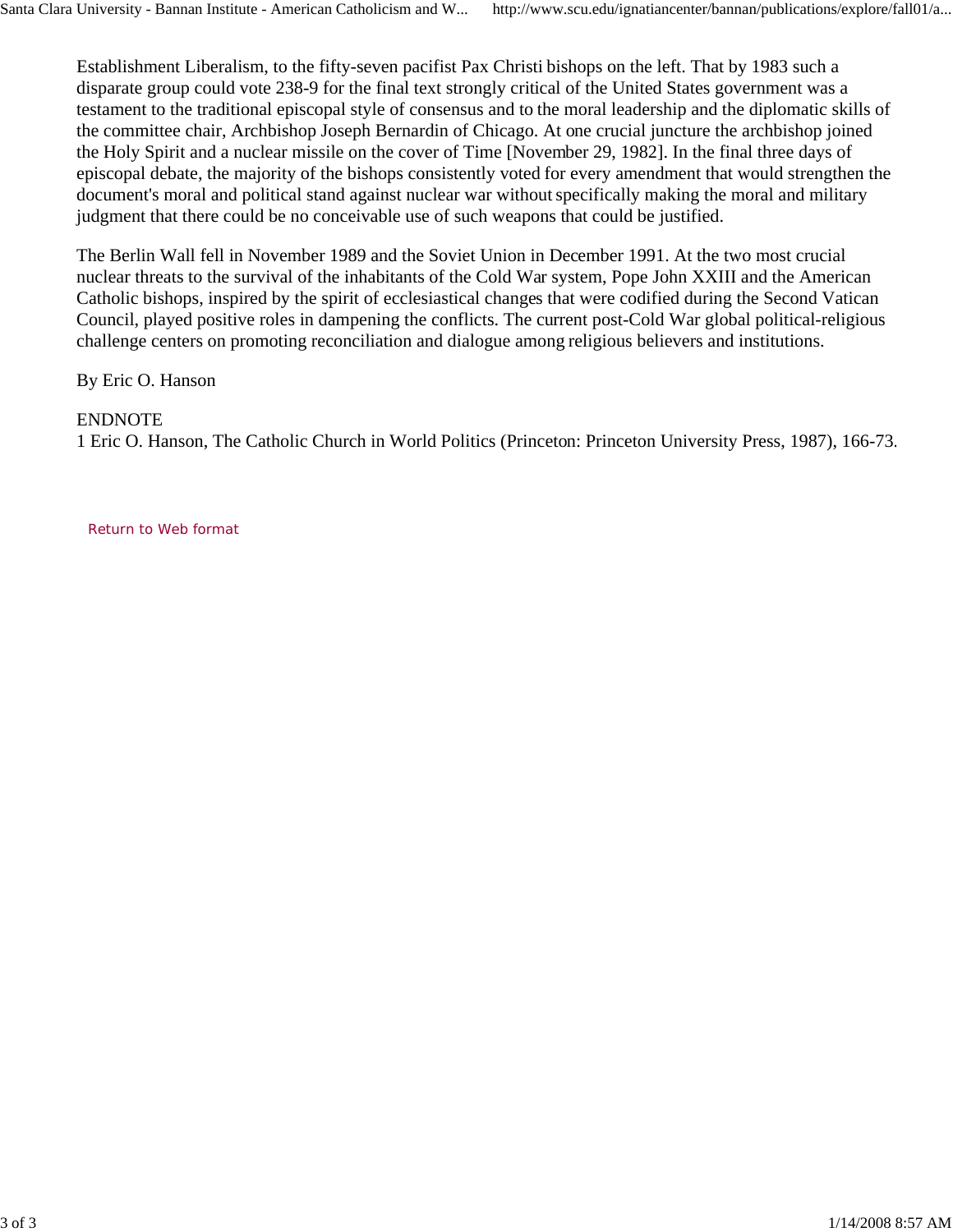

# **Moral Theology After Vatican II By William C. Spohn, Bannan Center Director**

No area of theology changed more dramatically in the generation following Vatican II than moral theology. And few national communities of Catholics changed so much in their attitudes towards Church authority as did Catholics in the United States. If before the Council the attitude of most Catholics on moral matters was "Authority first, conscience second," within twenty years it had become "Conscience first, authority second."

The catalyst for this reversal was Pope Paul VI's 1968 encyclical on birth control Humane Vitae, which sparked unprecedented open dissent from Church authority by American laity and theologians. Up to that point, American moral theologians had played a key role in keeping the American church closely in tune with Roman authority. Led in large part by Jesuit seminary professors, they explained the Vatican's teachings to American clergy, who used the pulpit and the confessional to enforce the official directives. Catholics were supposed to act differently from their neighbors, refraining not only from eating meat on Friday, but also from divorce, family planning, and other weightier matters.

The unified front on moral behavior presented by the leaders of the American Catholic subculture was of course tempered in practice by pastors who asserted the moral ideals from the pulpit, yet took a more humane and understanding approach in the privacy of the confessional. As one old professor described the process, "First you have to build the fences, then you have to teach people to jump over them!" This practice was not hypocritical because the confessors were trying to combine a public stance of high ideals with a compassionate realism that met people where they were and did not demand more obedience than was possible.

The Vatican Council raised the hopes of American Catholics, who were the best educated and also among the most observant laity in the Church. Pope John was opening the windows to let fresh air into a stuffy Church just as many Catholics were moving into the American mainstream and beginning to chafe under the strict rules promulgated by the clergy. Certain themes in the Council documents encouraged these hopes: the Church is now "the People of God," not an aristocracy run by clergy; everyone is called to holiness, not only the religious pro- fessionals; if individual conscience has to be respected by the state, shouldn't the official church respect it as well? If the spring of aggiornomento was here, could summer be far behind?

# THE BIRTH CONTROL CONTROVERSY

Looking back almost forty years later, it is difficult to determine how much the Council was leading and how much it was following changes occurring in the broader culture. Which changed first, theory or behavior? Consider the old practice of frequent confession. All around the world after 1965, Catholics stopped going frequently to confession, the most dramatic drop in sacramental practice in the history of the Church. Did that happen because they no longer believed in God primarily as a Judge, or did they change their image of God because they no longer went to church every week to examine their consciences minutely and confess to the priest?

The birth control controversy was partly caused by the Council's teaching on conscience and partly the effect of American Catholics declaring their independence from Church authority. By the time Paul VI finally issued his prohibition against "artificial birth control," the majority of American Catholics of childbearing age had already embraced the new technologies that allowed them to decide whether and when to conceive children. When the American hierarchy largely took a hard line and demanded obedience, most lay Catholics moved in the opposite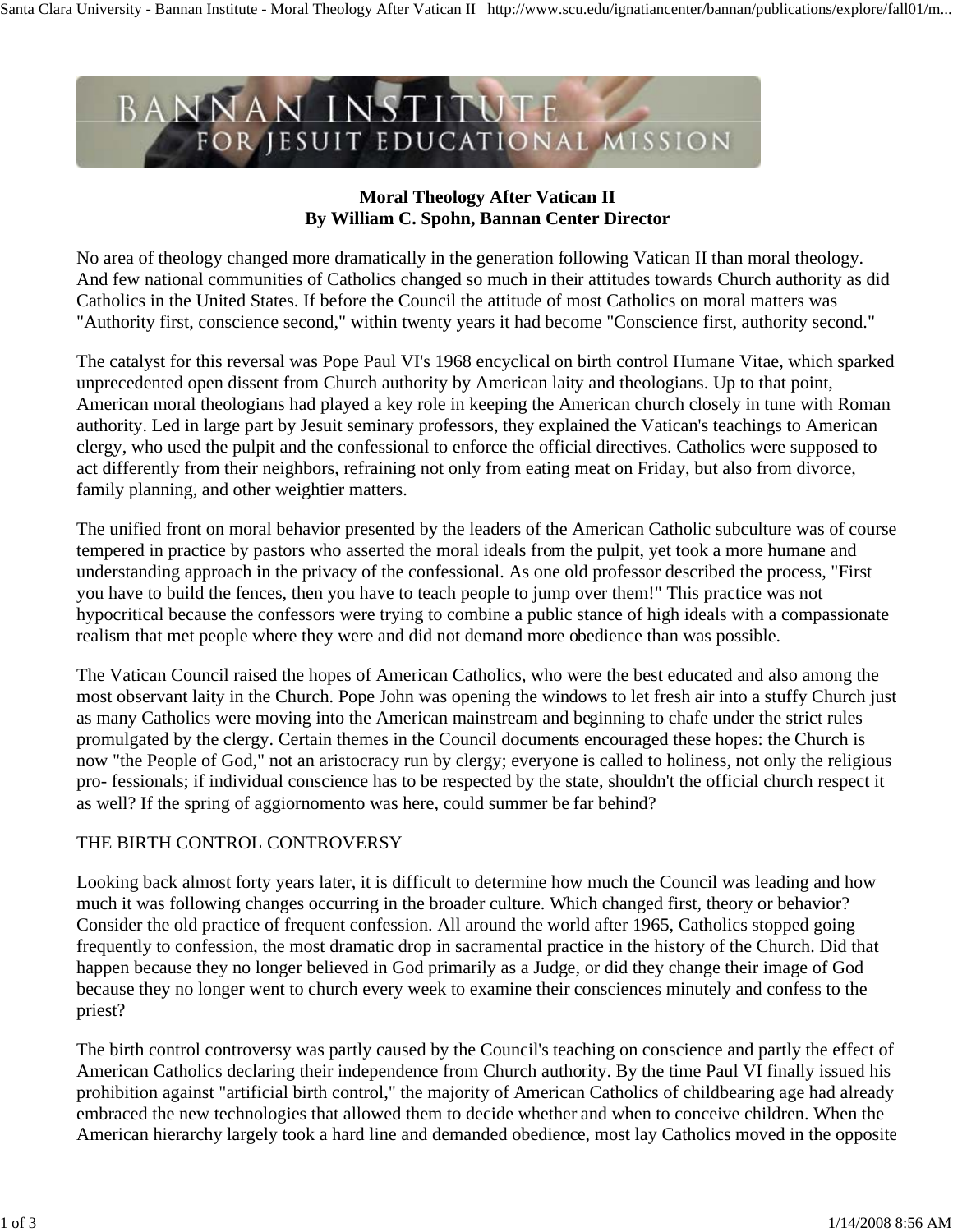direction. They had heard the word that an adequately informed conscience was God's voice within them, and they did not hear that voice telling them that using the Pill was a mortal sin. For the first time in the history of the American Catholic Church, a large segment of the laity found themselves publicly disagreeing with the bishops and the pope.

Where were the moral theologians in this crisis? Some insisted that since Rome had spoken, the case was closed. The majority, like Fr. Charles Curran of Catholic University, listened to their own relatives and friends and couldn't find anything wrong with what they heard. Richard McCormick, S.J., the most respected moralist of the day, wrestled with the arguments and publicly changed his position to say that on birth control, the conscience of the couple could take precedence over the official prohibition. As the controversy grew, what had started as a debate over reproductive ethics quickly expanded into a serious disagreement over the nature of authority in the Church. The very text of the encyclical had conceded that the ethical arguments on birth control were not conclusive, but the weight of tradition had to be respected. Pope Pius XI had adamantly insisted that any form of birth control besides abstinence was unnatural and evil, seemingly fixing the teaching in stone. Paul VI feared that reversing it would diminish the authority of the Church in the eyes of Catholics.

Ironically, just the opposite happened: relying on authority to carry a weak argument diminished the credibility of the teaching church. Many Catholics who had relied on their conscience on birth control began to appeal to it to exempt themselves from other Church teachings. The old dictum, "Don't waste your ammunition on target practice," came into play. Having spent much of its credibility on birth control, the official Church had very little left when much more serious issues came along, like abortion. By then many American Catholics had gotten into the habit of going their own way.

At the same time, the sanctions that had helped maintain traditional moral rules were crumbling. Fewer people believed that the compassionate God now celebrated and preached could ever condemn anyone to hell. Could it really be a "mortal sin" to miss Mass on Sunday? Although most Catholics still went to Mass regularly, many did not go every Sunday. Officially, Catholics didn't get divorced, but diocesan tribunals were granting a great many more annulments, mostly on the new grounds of psychological incapacity to make a lifelong commitment. Although only about 10 percent of American Catholics who are divorced and remarried have gone through the annulment of their previous marriage, they did not consider themselves excommunicated or "living in sin." Where before the Council, those who had not been granted an annulment obeyed the rules that forbade them from receiving the Eucharist, many now felt justified in not doing so. Not infrequently, their local pastor had quietly approved of a "good conscience" solution for second marriages. They seemed to be spiritually fruitful even though it would have been difficult for the spouse or spouses to have their previous marriage annulled. In many cases, people bypassed the ecclesial structure on their own and considered themselves in a good relation to God and thereby welcome at the Lord's Table.

George Gallup undertook the most comprehensive study of attitudes of American Catholics in 1988. He found that on most questions of sexual and reproductive ethics, they held largely the same attitudes as non-Catholics, and they were more tolerant about premarital sex and homosexuality than the populace as a whole. In the 20 years that followed Humanae Vitae, it would seem that Americans largely withdrew their sexual and family practices from ecclesiastical control and did what they thought best, which even on such volatile practices as abortion tended to look just like their non-Catholic fellow citizens. Perhaps this would have happened anyway, as each generation of Catholics became less Roman and more American. Or it may be that the open atmosphere generated by Vatican II collided with later papal attempts to draw the line on sexual and reproductive ethics.

# DEBATE AND DISSENT

Meanwhile what were the moral theologians doing? Most of us quickly learned that if you publicly dissented from Roman officials on sexual ethics you could pay a high price, as happened to Fr. Curran who was eventually fired by Catholic University and prevented from teaching at any other Catholic school. If sexual and reproductive ethics would be discussed, from now on it would probably be by lay men and women theologians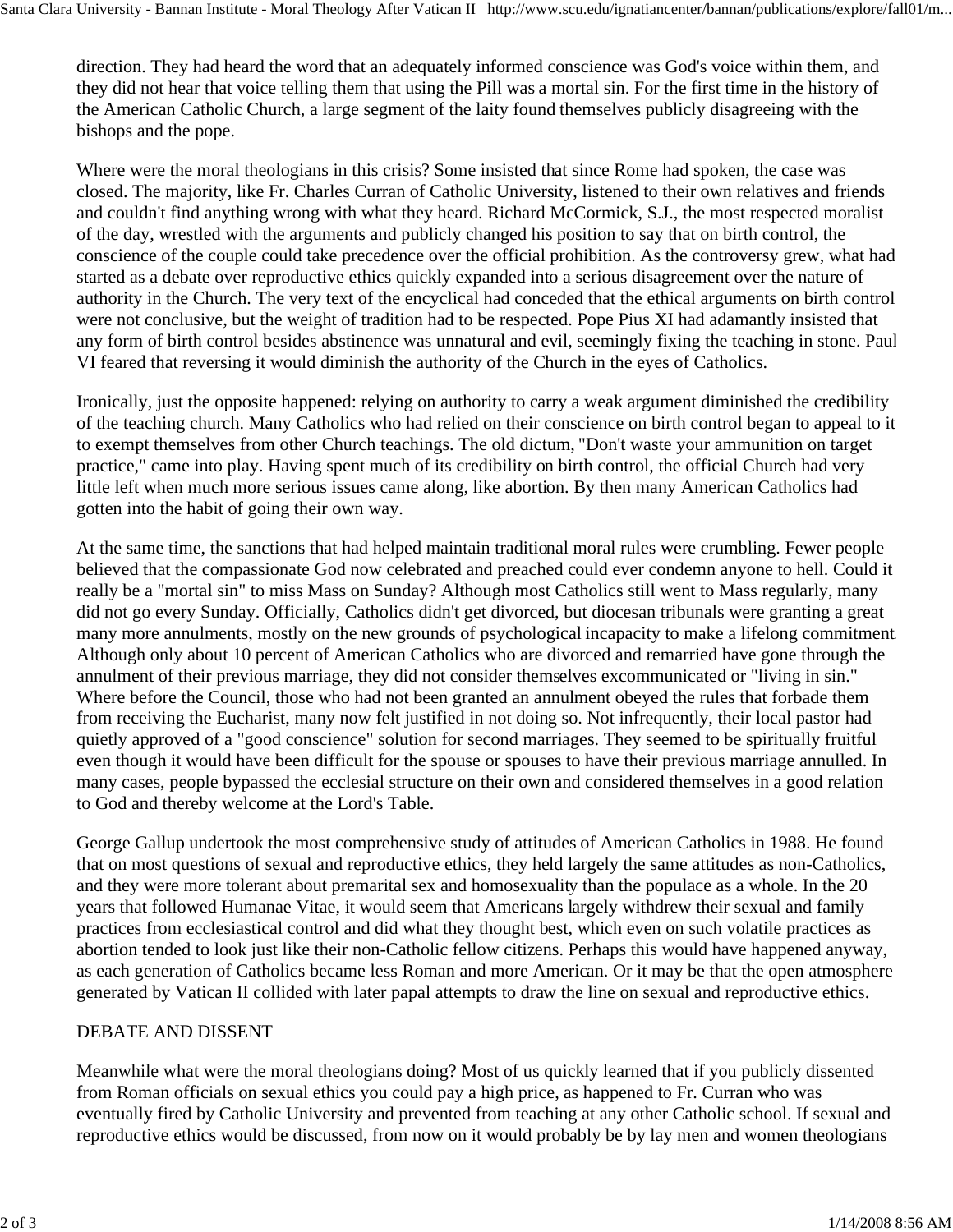who could not be silenced as easily as clerics- a roundabout way of getting the right people to theologize about marriage and family. Vatican II had singled out moral theology as the discipline most in need of drastic renewal. It had urged theologians to move away from a legalistic, highly philosophical form of reasoning to take more seriously the religious roots of Christian moral life: the call to holiness, the message of Scripture, and the person of Jesus Christ. Although the debates over moral rules and Church authority got the headlines in the years following the Council, a quiet and more fundamental change was occurring.

The question emerged, "What difference did it make to be a Christian?" The most prominent European moralists held that Christian life had the same moral content as ordinary human morality, but it was motivated by different reasons, those of faith. Others argued that the Gospels told a different story. Jesus called people to become his disciples, to follow his distinctive way of life all the way to the humiliating end of crucifixion and the reversal of resurrection. He was utterly devoted to bringing about God's kingdom on earth, a radically different way of living founded on love, forgiveness, non- violence, service to the poor, a thirst for justice, and detachment from material goods so that others could be helped.

Pope John Paul II was the first to write an encyclical on fundamental moral theology, The Splendor of Truth (1993). He sided with those who saw a distinctive ethics for Christians. Obeying the commandments (most of which are echoed in common human ethics) was only the first step on the way of discipleship, a journey that led to personal engagement with Jesus Christ and a way of life closely patterned on his. The pope, however, emphasized the obedience of Christ to the absolute will of the Father, an obedience, which he argued, that should be imitated by faithful Catholics. They are to obey the official Church, which has been given the role of making God's will known. This centrality of the magisterium is reinforced in the official Catechism of the Catholic Church (1992), which insists on absolute laws that are timeless and invariant. Most moral theologians would see moral norms as more flexible in their application, even if certain fundamental moral limits are set.

The most promising developments in theory and practice have come in the Church's social ministry. Liberation theology gave voice to what Jon Sobrino, S.J., called "the irruption of the poor into history." Intrachurch squabbles pale in comparison to the poverty and misery of over half the world's population. Attention has shifted from personal sin to "structural sin," from concern over personal salvation to "the preferential option for the poor" and from the rewards of the next life to the necessity to address the injustice of this life. The American bishops brought a democratic approach of dialog, broad consultation and revision to the questions of nuclear deterrence (1983) and the American economy (1986) before Rome discouraged them from additional attempts.

Despite repeated attempts by conservative forces to slam shut the windows that John XXIII had opened, the Spirit still is blowing in the American Church. Whether or not Rome is listening to the voices of Catholic Workers and feminists, Hispanics and the other new immigrants, alienated and devout younger Catholics and their professional parents who have moved into positions of power in this culture, they are finding a hearing in American moral theology. What started at Vatican II has made both moral theology and the American Church more Catholic and less Roman, more biblical and less canonical, more lay and less clerical, and hopefully, more Christian.

By William C. Spohn, Bannan Center Director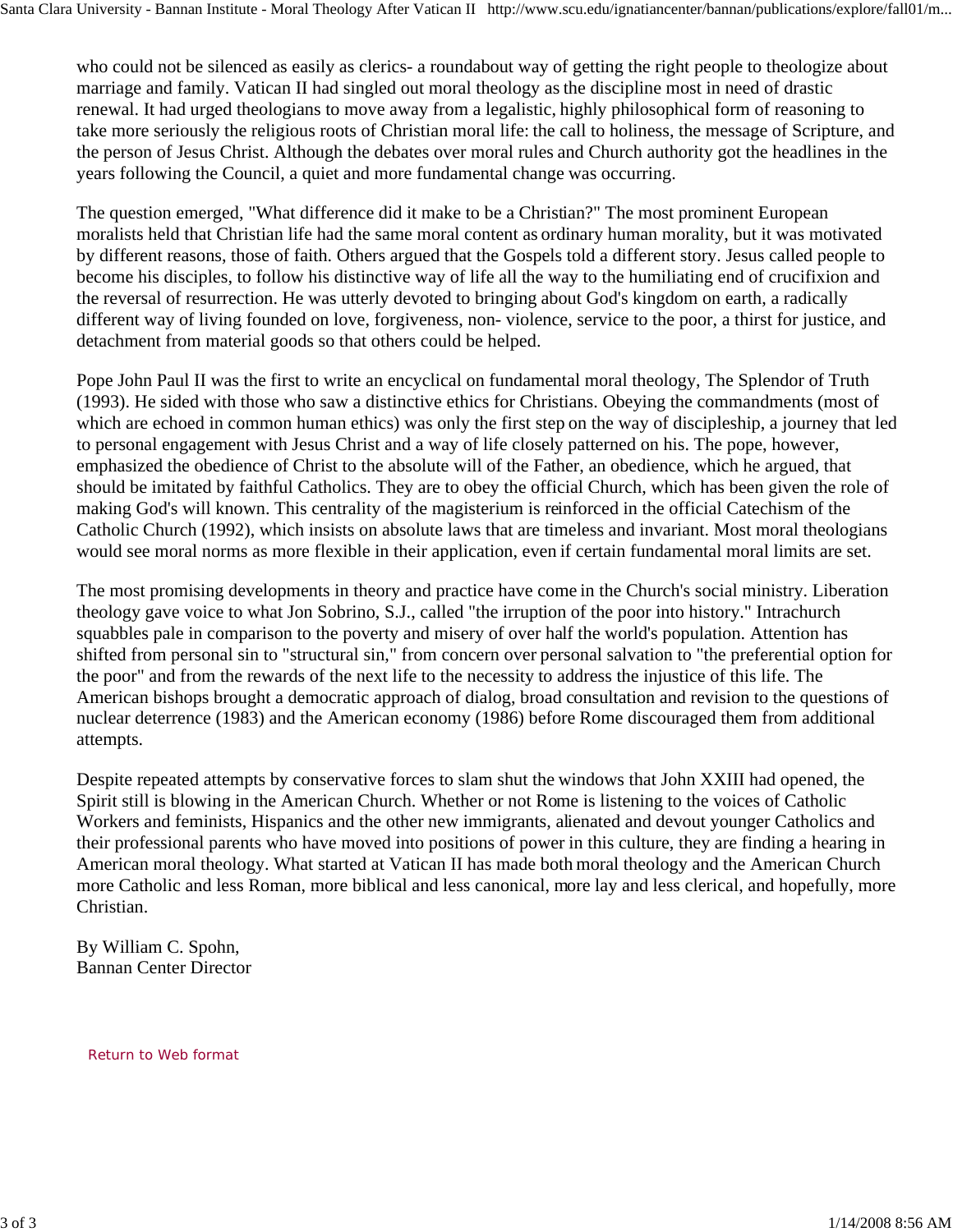### **Living Our Faith: Ministry in the New Millenium** By Kristin Simms '01

Martha's Soup Kitchen in downtown San Jose. Project Open Hand in San Francisco. Mission Dolores in East Los Angeles. Guarjila, El Salvador. Ft. Benning, Georgia.

In the past four years at Santa Clara University, I found my idea and experience of ministry in these places, as well as so many more. Yet, from what I understand from my parents, pre-Vatican II ministry was quite different. It was a ministry that involved watching the priest's back move across the altar while he spoke in a foreign tongue, listening to the nuns at their Catholic schools, and people calling themselves "hippies" who wanted "peace and love." What happened that caused ministry to leave the prayers spoken in Latin and enter into our daily lives and actions? When did we finally begin to live our faith?

I wish I could offer an exact day, moment, or event that caused this revolution to occur within the ministry of our Church. Alas, the only comfort I can provide your curious minds is that this revolution takes place at a different time, place, and moment for each individual in the Church. My "moment" began sometime during my freshman year at Santa Clara when I started going on a weekly basis to Martha's Soup Kitchen in downtown San Jose through our student volunteer organization, the Santa Clara Community Action Program (SCCAP). At Martha's I experienced real poverty for the first time and ministered by feeding the hungry. However, the soup kitchen became much more than simply filling hungry stomachs. I found there were many other ways to minister as well. By giving a listening ear to those who worked, volunteered, and were served at Martha's, I realized that ministry also means companionship, compassion, and simply respect.

I continued with this idea of ministry until my world took another turn after I spent seven weeks living in the small, rural village of Guarjila, El Salvador, during summer 1999. I lived with my family of two parents and four brothers. Each morning I made pan dulce with the women in the bakery and planned various activities at La Casa de los Ancianos. I spent the majority of my day with the boys and girls of Los Tamarindos, a faithsharing community of young people. We worked together in the fields on Sunday mornings, then went to Mass in the afternoons, played basketball or soccer each evening, shared stories of friends and of school, laughed a lot, and cried some, too.

Yet, underneath this daily routine I became a part of a community that taught me about God's unconditional love. We shared our gifts and talents with each other, and the Salvadorians loved me as a sister in Christ. As a community, and as one Body, we lived the Gospel. After that summer I realized that our ministry in the Church today also means being in solidarity with our brothers and sisters in Christ.

Upon returning to Guarjila for another seven weeks during summer 2000, I truly lived as a part of the community. I realized fully the responsibility our faith calls us to have and the ministry we are called to in the Church today: actions through solidarity. Each day our ministry can be as simple as the coffee we choose to drink in the morning or how we commute to work. Our ministry today is not one of passivity, nor is it confined to the classroom or Sunday Mass. Rather, it is one of action and an active presence. It is a pursuit of justice.

Our quest for justice as a faith community is not a new "fad." In James' letter we hear that "faith apart from works is barren" (James 2:20) and Jeremiah reminds us that to know God is to do justice (22:13-17).1 More recently Fr. Ignacio Ellacuría, who was killed in El Salvador on November 16, 1989, said, "we must fight injustice with every ounce of our strength."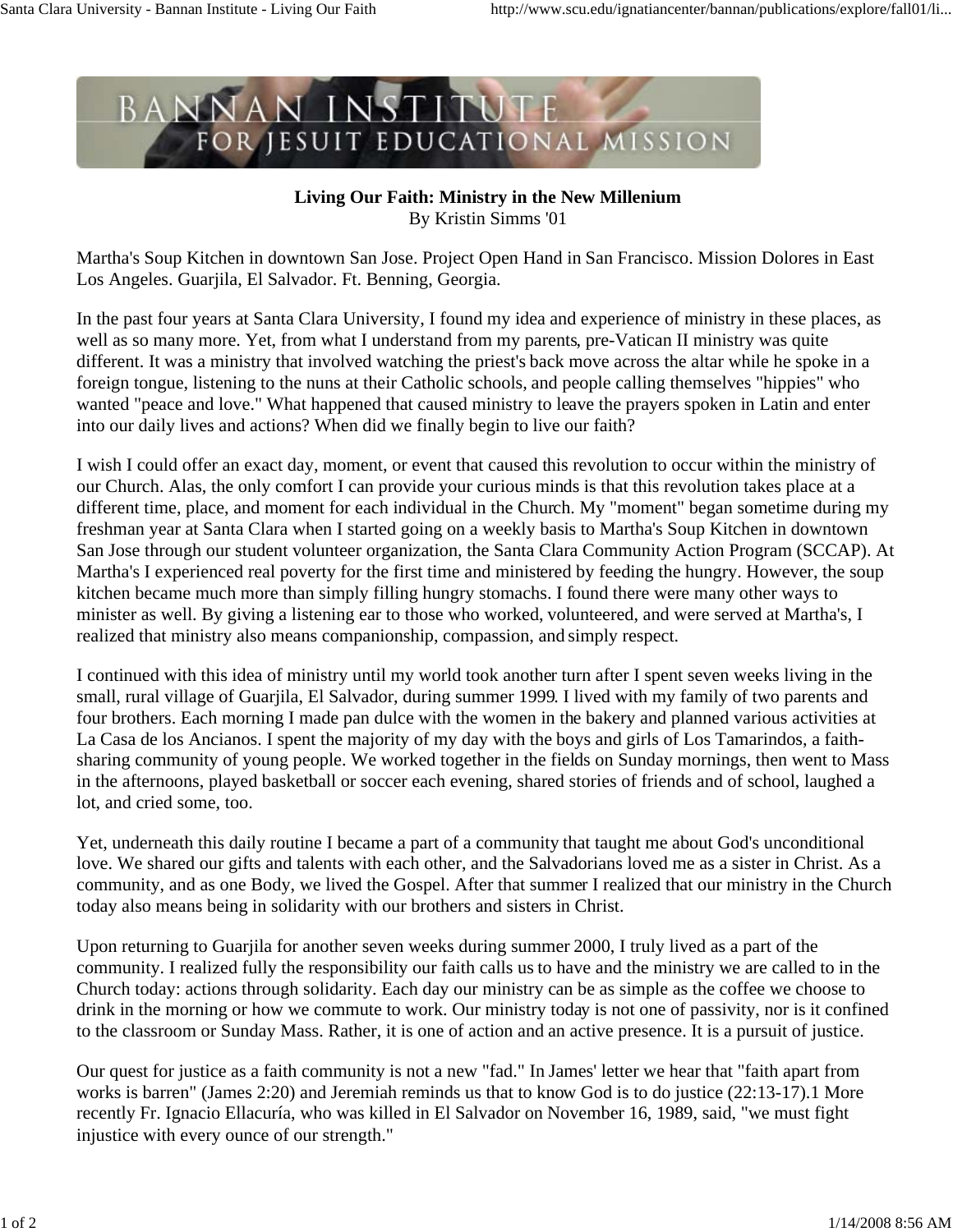Thus, our ministry today in the Church becomes the simple actions and choices we make each day. We are all called to be a "voice for the voiceless." Do we purchase any coffee sold at the local grocery store or do we look for Fair Trade coffee? Do we take the extra minute and e-mail our representatives asking them to support an end to the sanctions we have on Iraq, which are killing millions of children? Do we look at our own workers who keep the grounds of Santa Clara so beautiful and ask that they be paid a living wage? Yes, because this is our ministry in the Church today: action through solidarity.

Here in the United States, we have the gift and ability to be a "microphone" and can fight for justice without the fear of persecution or death.2 We can gather at the gates of Ft. Benning, Georgia, as I did this past year, and be a "voice for the voiceless," asking the United States government to close the School of the Americas (now named the Western Hemispheric Institute of Security Cooperation). In fact, our faith and ministry today call us to be at the gates every November, and if not physically present, then in prayer with those who are gathered.

Looking at the thousands who gathered last November at Ft. Benning, the increasing popularity of the Jesuit Volunteer Corps (JVC), Pax Christi groups, and the many other groups and organizations saying "we want justice," I am not alone in my belief of ministry today. We cannot hide within the walls of the church building each Sunday. Even Jesus was "radical" as he spoke out for the oppressed and the marginalized of his community. So, if we are going to truly live the Gospel, our ministry should mirror his. This ministry is not an action reserved only for those who work in campus ministry, parishes, non-profits, or other service-oriented organizations. I invite all who believe in a Higher Being to actively engage in solidarity with our brothers and sisters.

Each day I ask myself the questions posed by St. Ignatius of Loyola: What have I done for Christ in this world? What am I doing now? And above all, what should I do? My ministry, our ministry, lies in the very answers to these questions.

By Kristin Simms '01

#### ENDNOTES

1 Brown, Robert McAfee. Unexpected News: Reading the Bible with Third World Eyes. (Maryknoll, N.Y.: Orbis Books, 1984), 64.

2 Dennis, Marie, et al. Oscar Romero. (Maryknoll, N.Y.: Orbis Books, 2000), 91.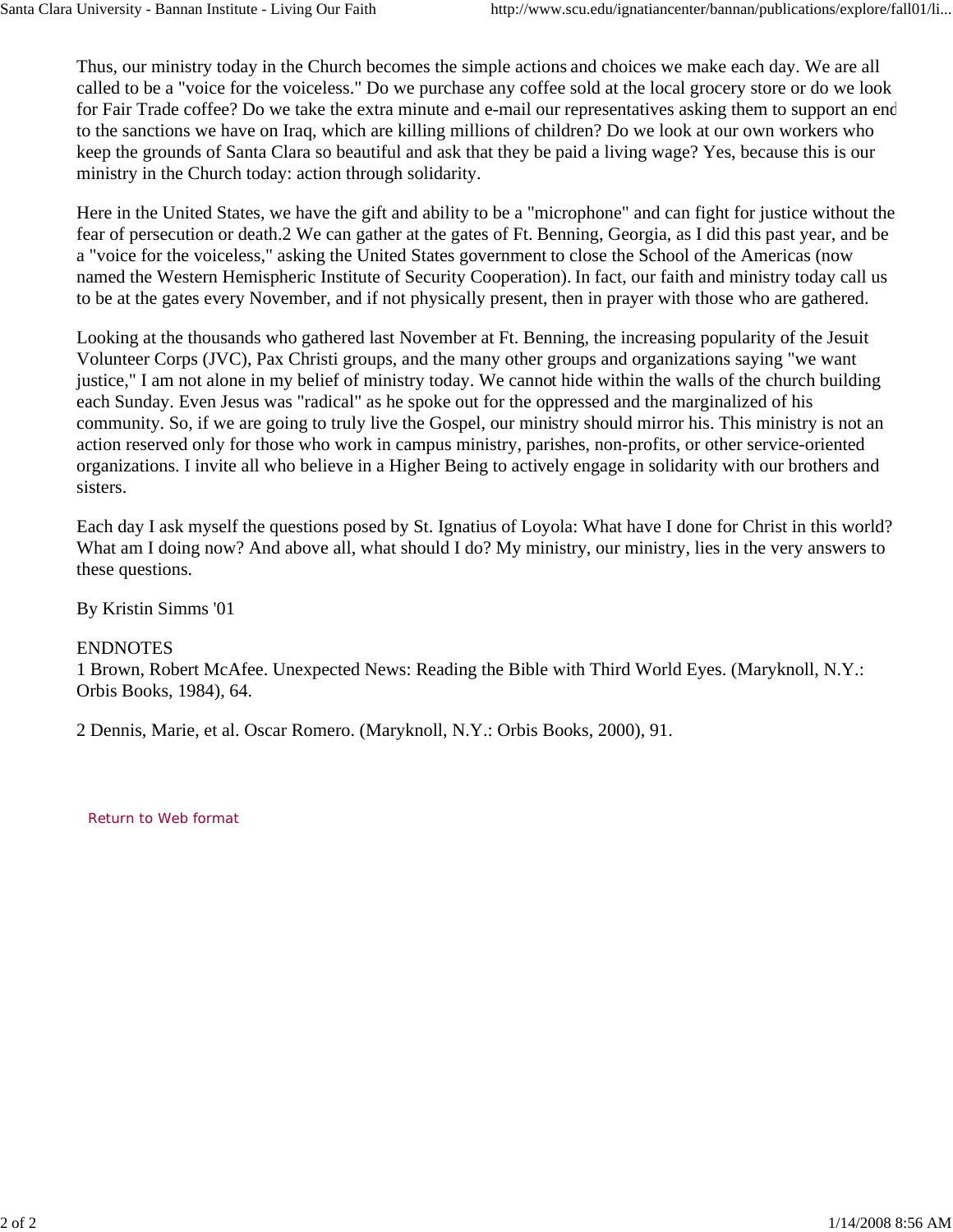#### **A Reflection on Vocation in the Light of Vatican II** By Mary Novak

"Nothing is more practical than finding God, that is, falling in love in a quite absolute and finite way. What you are in love with, what seizes your imagination, will affect everything. It will decide what will get you out of bed in the morning, what you will do with your evenings, how you will spend your weekends, what you read, who you know, what breaks your heart and what amazes you with joy and gratitude." By these simple words, Pedro Arrupe, S.J., describes for me a way of living our lives as a vocation.

For much of my life, I have understood that when one had a "vocation" she or he was a vowed religious. I understood that someone with a vocation had some special access to God and was therefore concerned with matters beyond my capacity to grasp. My early understanding of vocation is due primarily, I believe, to my age. I was born just prior to Vatican II and my early religious education, while occurring just after the Council, was based on pre-Vatican II precepts. One of those precepts was the Church's distinct separation from the world. Another, held by the Church since at least the thirteenth century, was that vowed religious life was a higher life, the life of perfection, a superior vocation not given to all Christians.

By reestablishing the Church in, with, and for the world in solidarity with all people of good will (Gaudiam et Spes) and by affirming that all are called to the fullness of life and to the perfection of love no matter their state or walk of life (Lumen Gentium, art. 40), the Second Vatican Council fundamentally changed these precepts and in so doing, created the ground for a fuller view of vocation. Accordingly, we now hear "vocation" readily applied to everyone and described as that place "where our greatest gifts meet the world's greatest needs and the community verifies that call."

Reflecting on this significant revisioning of "vocation," I am reminded of all of the years that I viewed it narrowly. When I believed that only certain, special people could live a life responsive to something greater, I viewed my choices and my life as insignificant. When, however, I learned that each of us is uniquely called to live a life as a response to love, I came to understand that everything I did infinitely mattered.

Coming to this new view of vocation was for me both freeing and exacting. While I could now see myself as something more than a cog in the wheel of life, the responsibility was overwhelming. How was I to determine my greatest gifts and the world's greatest needs amongst so many, and who in fact was my community? In the process of determining how I might address these questions, I began to explore models of vowed religious formation to see what would work for me as a lay person. Since the Church has viewed vowed religious as having a serious vocation for hundreds of years in the Church-and the laity only since Vatican II-I found the nascent lay formation models significantly informed and enriched by the more developed religious formation models.

In the years following, I attempted to address my vocation questions keeping religious formation in mind: I found a wise spiritual director; left my for-profit practice of law and the security that went with it; learned about discernment through the Spiritual Exercises; saw many of my vacations turn into retreats; traveled to and briefly lived in developing countries; began to study theology; volunteered in the community; prayed a lot; and began teaching law to make ends meet. Along the way, I discovered lay analogues to the traditional religious commitments of poverty, chastity, and obedience discerned through the lens of one's understanding of her or his community. In the process, I also came to understand formation as a continual process where, as our gifts meet the world's needs, we discover ourselves more fully and in doing so we find deeper passions from which to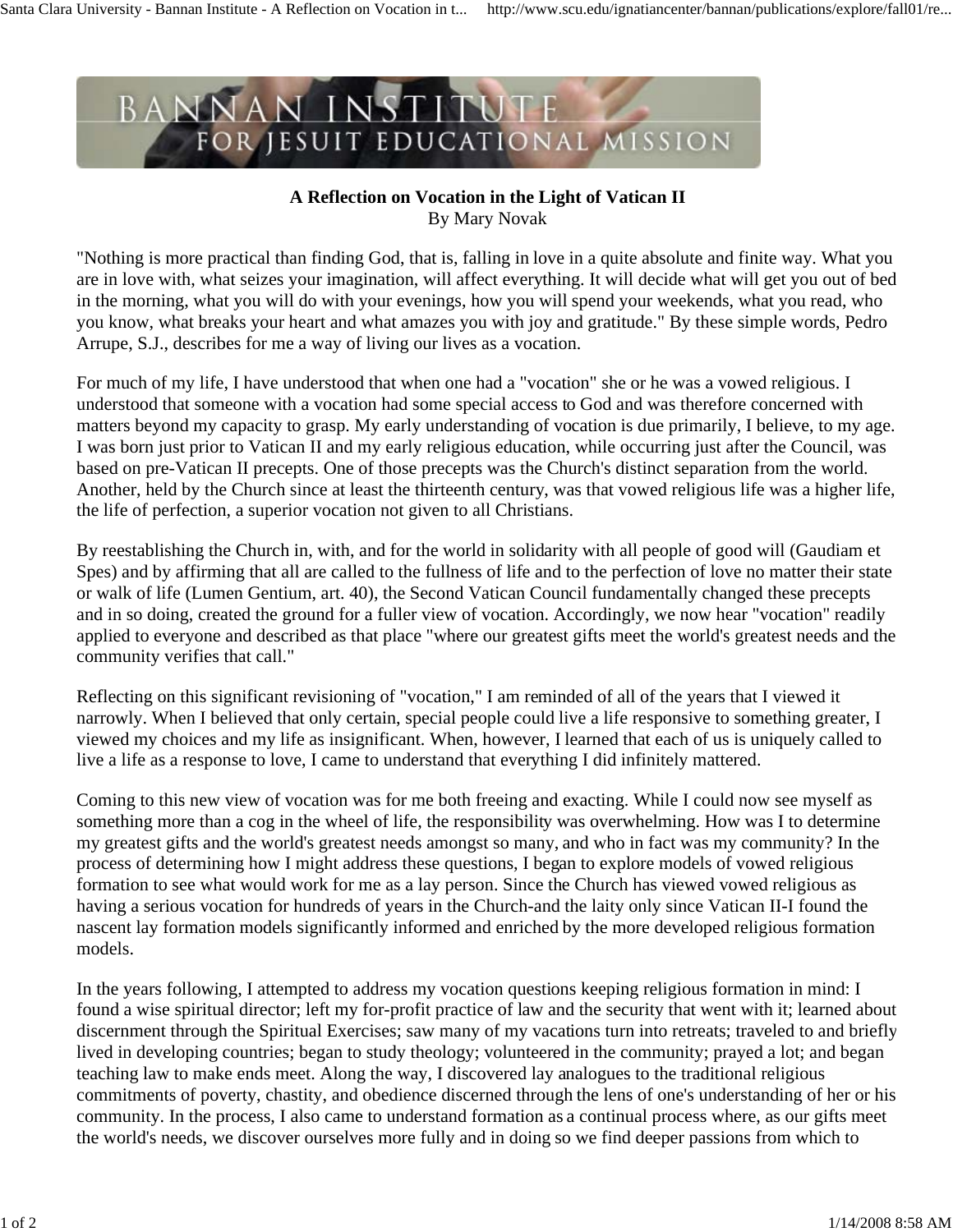serve.

During these last few years, I have been privileged to teach law in a community context at the Law School's East San Jose Community Law Center. During this time, my heart has been continuously broken open as I have accompanied the students in seeking justice for those in the East San Jose community. Every term, we meet students who have come to the Law Center just "to get experience." While there, these same students begin to struggle greatly with the question of how to live their lives as lawyers in response to the call to address injustice that so profoundly comes in working with and for those who are marginalized. This Spring, I joined staff and faculty on a delegation to El Salvador and during our trip we were accompanied for a time by the SCU undergraduates who were also in the country. During our time with them in El Salvador, as well as during our gatherings upon returning, I witnessed the students embracing their vocation questions in fundamental and inspiring ways.

While we still have much work to do, my recent experiences of accompanying students underscore for me just how far we have come since Vatican II with respect to lay vocations and formation. In the process, I have found my own passion to challenge injustice as a lawyer overshadowed by what has broken my heart of late - being part of the students' processes by which they come to serve the world and challenge the injustices therein. So, how have I answered my vocation questions as I leave the practice of law to work with the Arrupe Center and Bannan Institute? I am not sure I know precisely. What I do know, however, is that I must never cease to respond to these vocation questions. And while the lawyer in me is not completely satisfied with this outcome, I am comforted by Arrupe's faith as he describes it: that if we "fall in love" and "stay in love," "it will decide everything."

By Mary Novak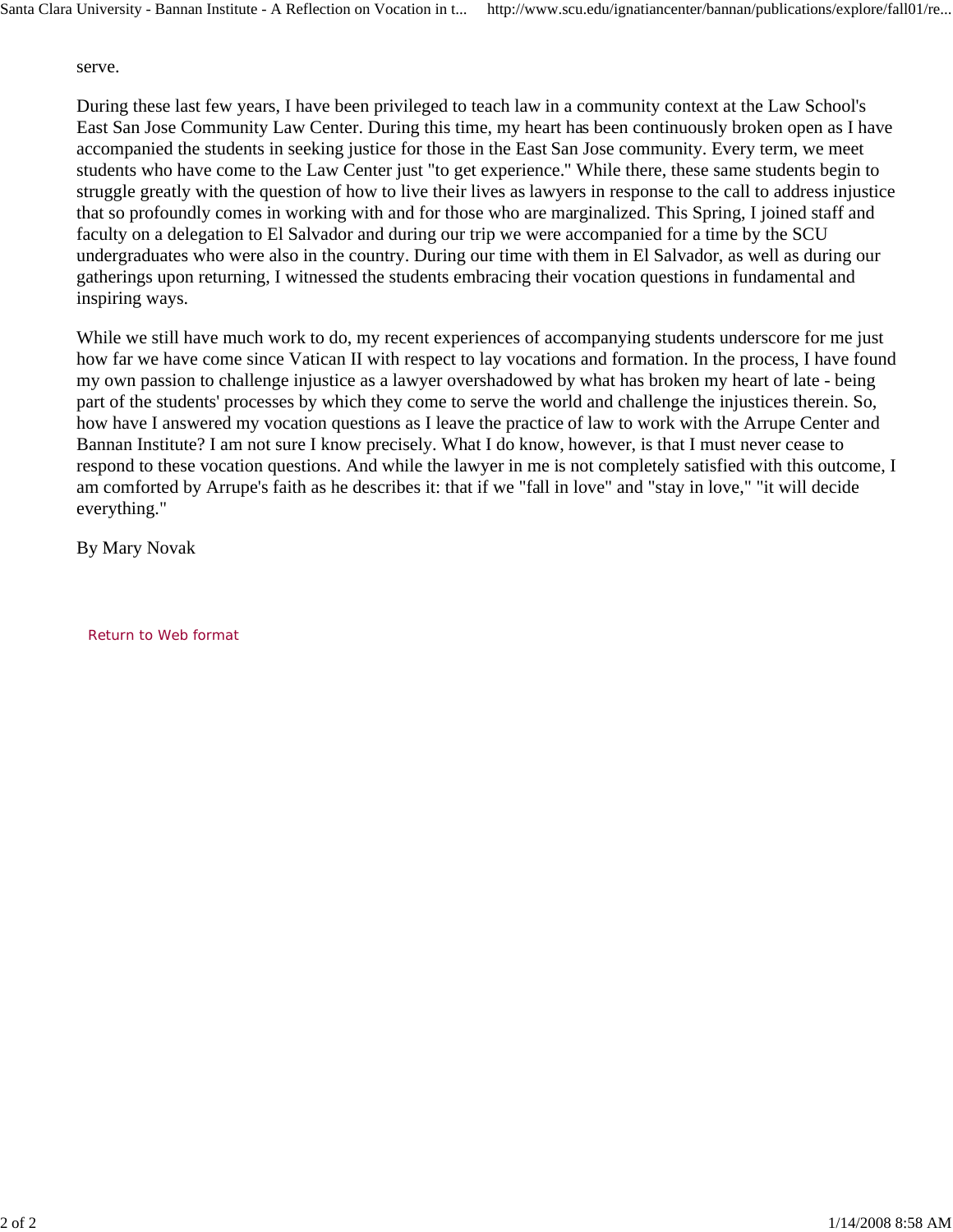#### **Faith and Health: What Do We Know? By Thomas G. Plante**

This is a report of research conducted with the support of a Bannan Institute Grant. For more information on Bannan Grants, please see page 34.

There has been a great deal of interest in the relationship between religious faith and health for thousands of years. Regardless of religious tradition, many have sought religious guidance and spiritual support to help prevent, recover from, or cope with both mental and physical health problems. In fact, it was the healing miracles of Jesus that resulted in so much commotion during the early part of his ministry. "The blind see, the deaf hear, the lame walk…" clearly highlights the relationship between faith and health.

In 1872, Sir Francis Galton was one of the first people to scientifically evaluate the impact of prayer on health outcomes. He reasoned that if prayer worked, missionaries and ministers would likely live longer than doctors and lawyers (who, I guess, he assumed didn't pray much). He found no difference in mortality rates between these groups. He then reasoned that royalty had many people praying for them and thus might live longer than wealthy commoners do. Again, he found no difference in mortality rates and concluded that prayer did not work very well regarding health outcomes such as mortality.

Thankfully, research methodologies and statistical techniques have improved a great deal since Galton's time. In recent years, behavioral and medical scientists have begun to much better evaluate empirically the relationship between religious faith and health outcomes. A growing number of well-conceived and methodologically rigorous studies have been conducted to examine if religious beliefs and behaviors might be related to health benefits or health risks. In fact, 1,200 professional scholarly studies and 400 reviews have now been published on this topic during the past 100 years (Koenig, McCullough, & Larson, 2001). The vast majority of this scholarship has occurred during the past 15 years. Specifically, many investigations have suggested that religiousness is associated with better health practices, enhanced ability to cope with adversity and illness, and lower rates of mortality from all causes. Other studies have noted a relationship among lower anxiety, depression, and substance abuse, and higher self-esteem, marital adjustment, life satisfaction, and well being. Research has also begun to explore whether forgiveness, hope, and service to others are associated with positive health outcomes, such as lower cardiovascular risks and mortality rates. A few recent books have been published for laypersons (e.g., Koenig, 1997) and scholars (e.g., Koenig et al., 2001; Plante & Sherman, 2001).

#### STATISTICAL CONNECTIONS

What does this research conclude? Research generally supports the notion that religiousness is associated with positive mental and physical health outcomes. This includes less depression, loneliness, anxiety, suicidal thoughts and behaviors, alcohol abuse, and delinquency as well as more hope, life purpose, social support, marital adjustment, optimism, and well being among those who tend to be religious. Furthermore, the health benefits among the religious include 36 percent fewer deaths (23 percent fewer deaths after controlling for health practices such as drinking alcohol and smoking). In fact, infrequent church attendees are twice more likely to develop cardiovascular disease than frequent attendees and are 4 to 7 times more likely to have a heart attack. Hypertension is 40 percent lower for those who maintain a spiritual practice than those who do not. Meditation has been found to lower cortisol and other physiological stress reactivity levels (which are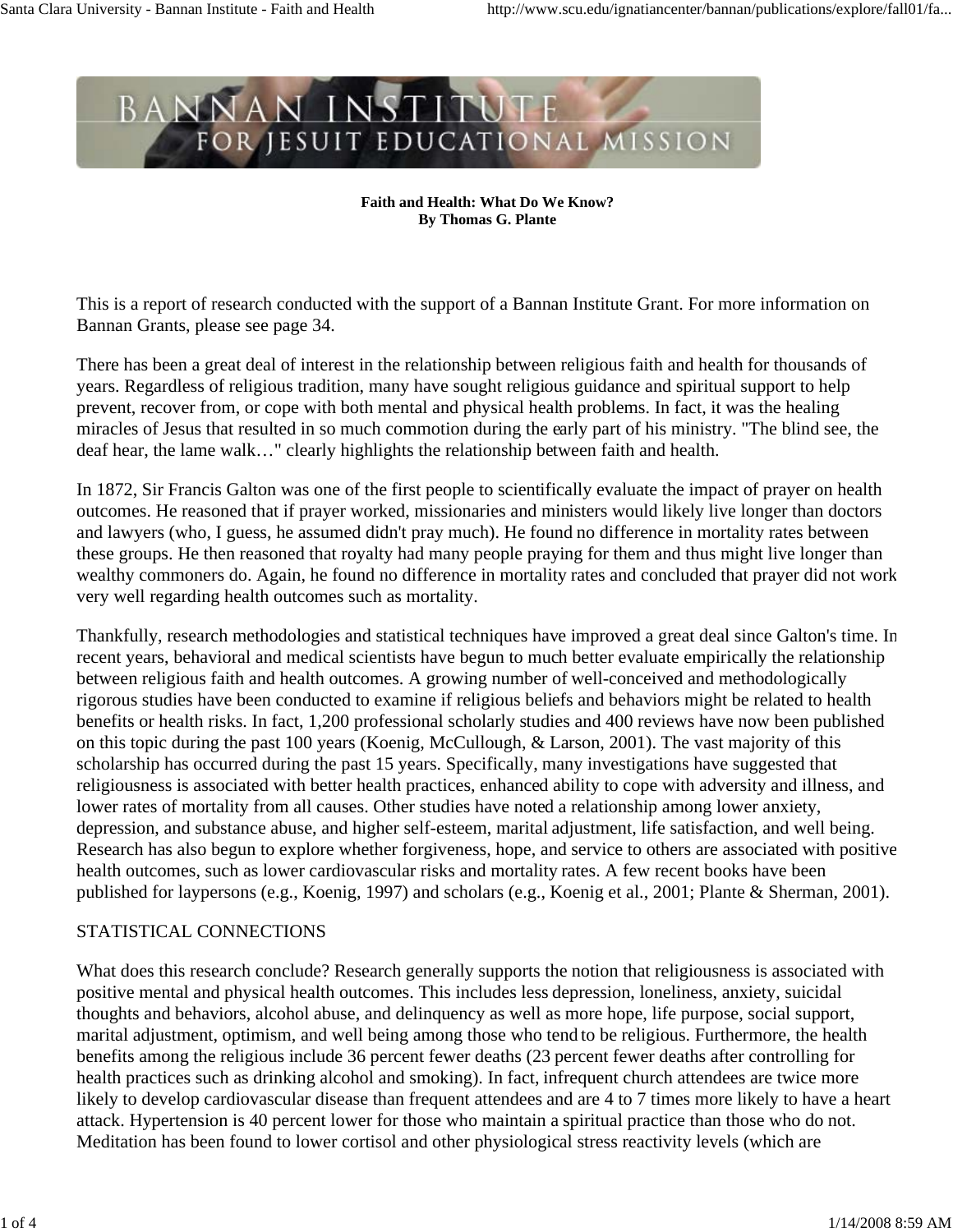independent risk factors for cardiovascular and other diseases) as well as lower hypertension, neuroendocrine responses, and mortality from all causes. Overall, the religious live 7.6 years longer than the nonreligious after statistically controlling for numerous relevant variables such as health practices, social support, socioeconomic level, family history of disease, and so forth (McCullough, Hoyt, Larson, Koenig, & Thoresen, 2000). These findings are especially strong for women and for public religiousness (i.e., attending religious services). Private religiousness (i.e., strength of faith, private prayer) is more closely associated with better health practices but not as strongly associated with increased longevity.

Service to others (e.g., people who volunteer their time to charitable causes) is also closely associated with many health benefits. In fact, volunteers have a 40 percent lower mortality rate relative to people who do not volunteer even after statistically controlling for social support and other relevant variables.

#### DISTANCE PRAYER

The most provocative and compelling research in this area involves distance prayer. These studies have used state-of-the-art research methodologies such as double blind randomized clinical trials. For example, in the first of these studies (Byrd, 1988), almost 400 patients in the cardiovascular unit at San Francisco General Hospital were randomly assigned to one of two conditions. All received standard medical care. However, a prayer group outside of the hospital that had no contact with the patients regularly prayed for half of the patients. The patients and hospital staff did not know who was being prayed for. Of the 19 outcome measures (e.g., death, length of hospital stay, need for incubation), the group that received prayers did better on 16 of the outcome measures. This type of research (i.e., double-blind randomized clinical trials using distance prayer for severely ill patients) has been replicated several times with similar results and published in quality, refereed medical journals.

#### SANTA CLARA CONFERENCE

Our research (in collaboration with colleague Dr. Allen Sherman at the University of Arkansas Medical School as well as Santa Clara psychology students Azra Simicic, Erin Anderson, Bea Saucedo, Chelsea Rice, Scott Yancy, Mira Guertin, Teresa Carroll, Charlotte Valleys, Naveen Sharma, and Dustin Pardini, and supported in part by grants from the Bannan Institute), has examined the benefits of faith among several hundred recovering drug addicts, more than a hundred bone marrow transplant cancer patients, more than a hundred cervical cancer patients, as well as more than 2,000 college students from Santa Clara, the University of Alabama, Samford University in Alabama, Vanderbilt University, Seton Hall, and several other schools (Plante, Simicic, Anderson, & Manuel, under review; Sherman, Plante, Simonton, Moody, & Wells, under review; Sherman, Simonton, Adams, Latif, Plante, Burris, & Poling, 2001; Plante, Saucedo, & Rice, 2001; Pardini, Plante, Sherman, & Stump, 2001; Plante, Yancey, Sherman, & Guertin, 2000). We have found that faith is consistently associated with good coping, optimism, social support, lower levels of anxiety and depression, and better health practices.

During May 2000, Santa Clara hosted a conference with 25 leading experts in this field for a weekend of discussions about the research in this area. This conference ultimately lead to the publication of an edited book published in July 2001 by Guilford Press, entitled Faith and Health: Psychological Perspectives (Plante & Sherman, 2001). The conference was funded in part by the Bannan Institute, the John Templeton Foundation, and the California Wellness Foundation. The purpose of the conference was to develop a better understanding of the state-of-the-art scholarship in this area and to develop a research and practice agenda for the future. Furthermore, we hoped to publish a scholarly edited volume that truly reflected collaboration among the contributors and a synthesis of ideas by spending three days together discussing this topic.

There are many ways that faith might lead to better health. These may include developing a community of social support, maintaining healthy lifestyles, avoiding high-risk behaviors such as unsafe sexual practices and drunk driving, and developing meaning and purpose in life. Of course, divine intervention is also a possibility.

There are many questions that still remain. These include denomination effects such as which religious groups are more likely to obtain what types of health benefits. For example, Mormons and Seventh Day Adventists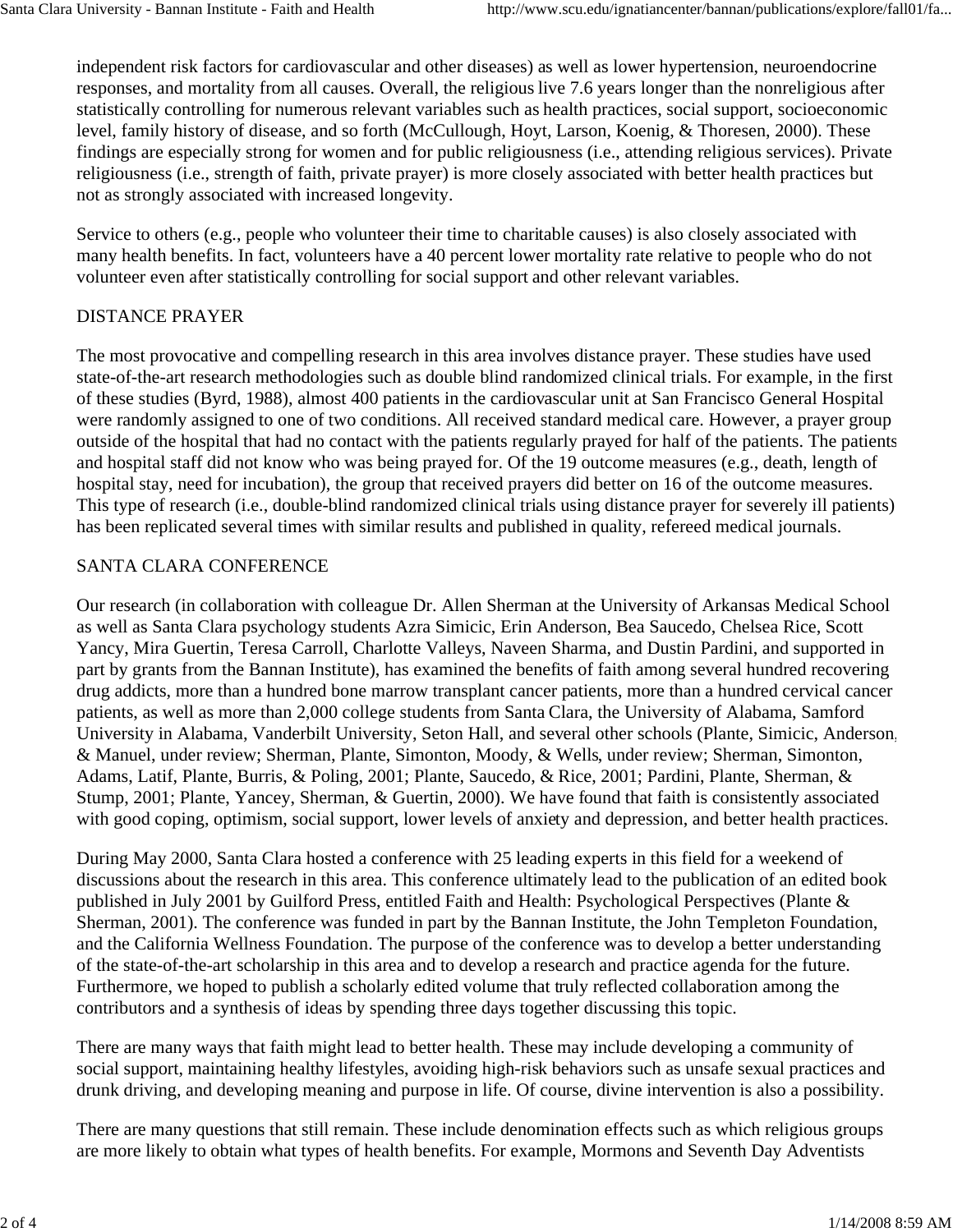frequently show lower rates of certain forms of cancer and heart disease, which may be associated, at least in part, to their dietary restrictions and excellent social support systems. Our research has shown that Catholic students may be generally more stress resilient than Protestant students but show higher levels of anxiety and depression relative to Protestants. Furthermore, the powerful role of placebo and belief in general may contribute to many of the health benefits of religion. Thus, if you truly believe that your faith will help you (regardless of the validity of these beliefs), it might very well help due to your belief regardless of what the belief may actually be. Potential confounding influences must be investigated too.

Ethical questions emerge in this area of research as well. If faith is good for health, should doctors prescribe it for their patients? Might people seek out religious involvement for the sake of their health and not from religious convictions? It is also important to point out that no research suggests that illness is due to lack of faith. It is very important not to blame patients for their illness because they are not active in church activities, prayer, meditation, and so forth.

Although much research is still needed and many questions remain unanswered, current scholarship suggests that religious practice (both attending religious services and private spiritual life) tends to be good for your health. Perhaps the popular adage of the future will be "take an aspirin, go to church, and call me in the morning."

By Thomas G. Plante

### REFERENCES

Byrd, R. B. "Positive therapeutic effects of intercessory prayer in a coronary care unit population." Southern Medical Journal 81 (1998), 826-829.

Koenig, H. G. Is religion good for your health? The effects of religion on physical and mental health (Binghamton, NY: Haworth Pastoral Press, 1997).

Koenig, H. G., McCullough, M. E., & Larson, D. B. Handbook of religion and health (New York: Oxford, 2001.)

McCullough, M. E., Hoyt, W. T., Larson, D. B., Koenig, H. G., & Thoresen, C. "Religious involvement and mortality: A meta-analytic review." Health Psychology 19 (2000), 211-222.

Pardini, D., Plante, T. G., Sherman, A., & Stump, J. E. "Religious faith and spirituality in substance abuse recovery: Determining the mental health benefits." Journal of Substance Abuse Treatment 19 (2001), 347-354.

Plante, T. G., & Sherman, A. S. (Eds.). Faith and health: Psychological perspectives (New York: Guilford, 2001).

Plante, T. G., Saucedo, B., & Rice, C. "The association between religious faith and coping with daily stress." Pastoral Psychology 49 (2001), 291-300.

Plante, T. G., Simicic, A., Anderson, E., & Manuel, G. "Stress and coping among displaced Bosnian refugees." Under review.

Plante, T. G., Yancey, S., Sherman, A., & Guertin, M. "The association between strength of religious faith and psychological functioning." Pastoral Psychology 48 (2000), 405-412.

Sherman, A. C., Plante, T. G., Simonton, S., Moody, V., & Wells, P. "Impact of religiousness and religious coping on quality of life outcomes for multiple myeloma patients receiving bone marrow transplantation." Under review.

Sherman A. C., Simonton, S., Adams, D. C., Latif, U., Plante, T. G., Burris, S. K., & Poling T. "Measuring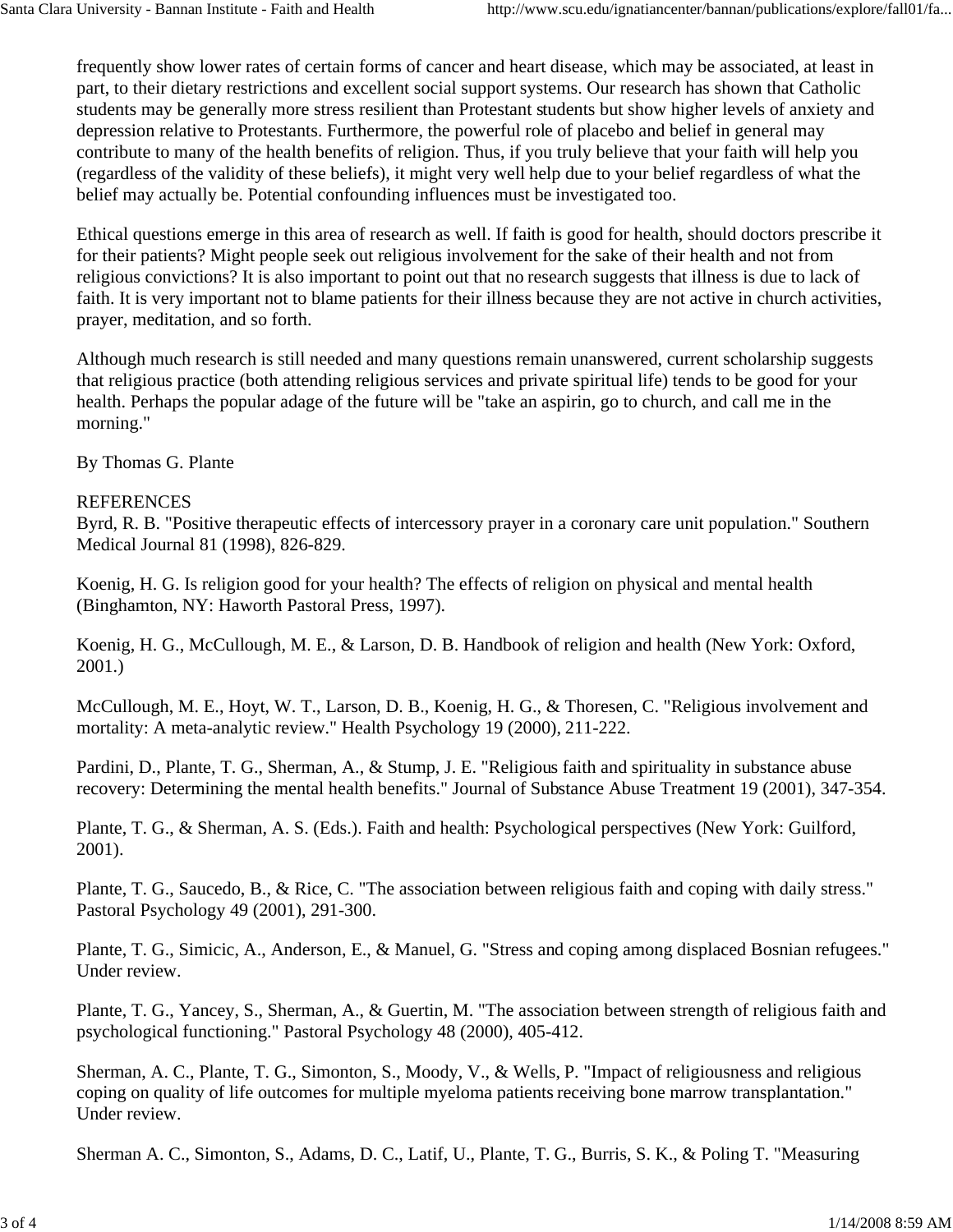religious faith in cancer patients: Reliability and construct validity of the Santa Clara Strength of Religious Faith Questionnaire." Journal of Psycho-Oncology (2001). In press.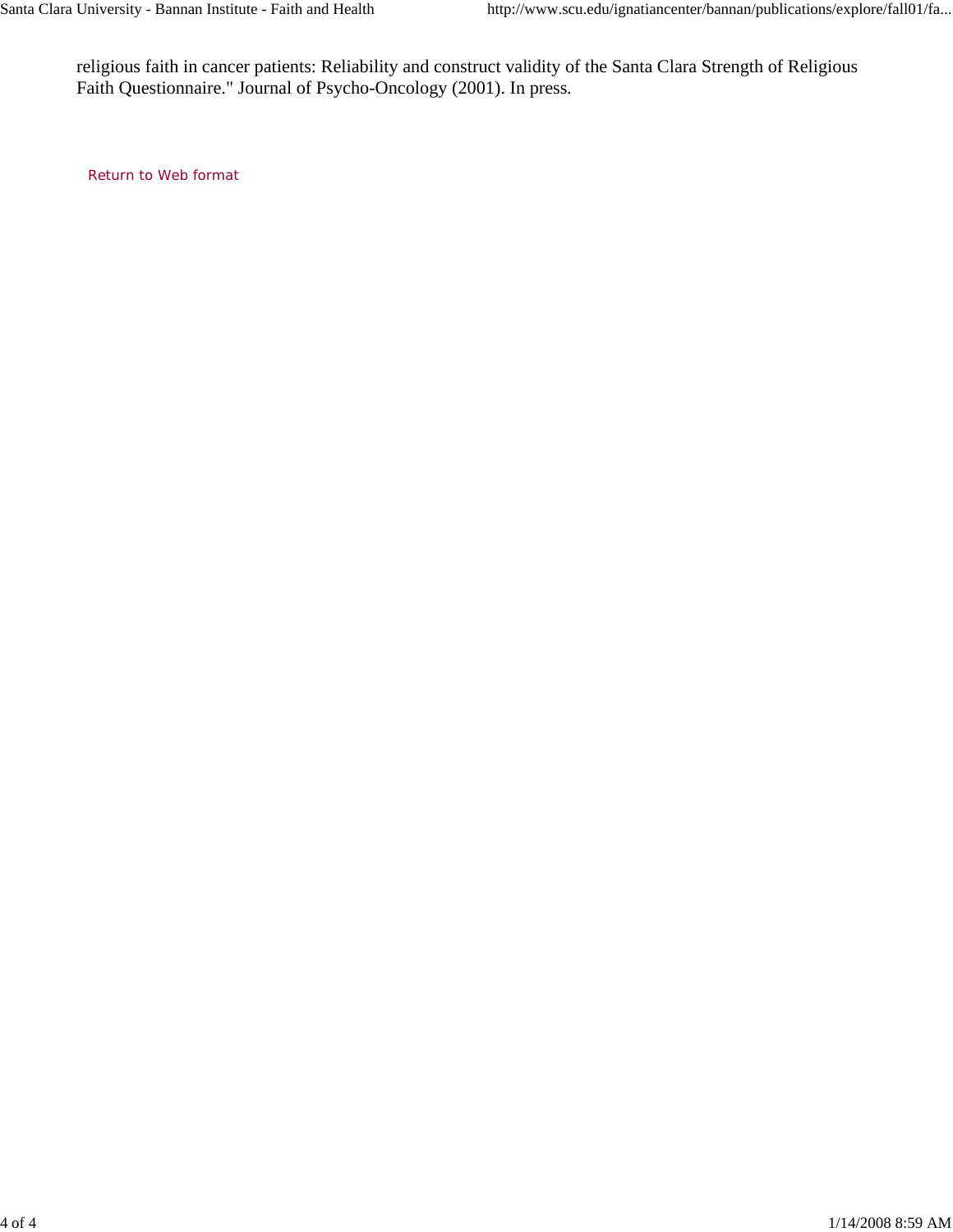#### **Biblical Hermeneutics From Vatican II Onward** By Joseph Grassi

In the fall of 1949, I began classes at the Biblical Institute amid an atmosphere of excitement and hope. In 1943, Pius XII had issued his encyclical Divino Afflante Spiritu in which he affirmed the importance of historical biblical criticism and gave biblical scholars a green light to freely pursue research with these methods. The guiding light behind the encyclical was the pope's friend and counselor, Augustin Bea, S.J., a professor who later became the director of the Biblical Institute and a Cardinal. I felt privileged to take his classes and those of other great Jesuit teachers such as Stanislaus Lyonnet, Max Zerwick, and Joseph Bonsirven.

However, there was considerable hesitation in some Vatican circles about this new direction for Catholic biblical scholars. This arose in the years before Vatican II as noted scholars began to test their new freedom by publishing their research. When Pius XII died in 1958, his critics came out into the open. I was saddened to learn that my esteemed former professors, Zerwick and Lyonnet, had been removed from teaching without any explanation.1

#### Vatican II and Biblical Studies

Pope John XXIII surprised everyone by calling together an ecumenical council of the world's bishops. When asked for his reasons, he humorously answered by opening a window and saying, "to let a breath of fresh air into the church." However, when the council opened in 1962, there was an ultra-conservative group of bishops firmly determined to close that window as soon as possible. They had prepared declarations in advance, hoping for a quick approval and speedy ending of the Council. Fortunately, their first proposed schema on Divine Revelation, which was negative in regard to recent biblical scholarship, was opposed by many of the Council Fathers. In November 1962, Pope John XXIII ordered a new one to be written.

This dogmatic constitution, De Revelatione, placed a seal of approval on Pius XII's encyclical, Divino Afflante Spiritu, in regard to the need for Catholic scholars to embrace historical criticism of the Bible, and it went even further. Chapter five applied this to the Old and New Testament. For the New Testament, the Council drew from the 1964 Instruction of the Pontifical Biblical Commission. In brief, this document affirmed a threefold stage of writing and interpreting the Gospels: that of the sayings, deeds, and scripture fulfillment of the earthly Jesus; the level of the apostolic preaching and teaching of the early church; and the level of the evangelists, each drawing from level two and the assistance of the Spirit to assemble and compose their Gospels in accord with the needs of their audiences.

Chapter six concerned the Bible's role in the life of the church, and it included statements that encouraged biblical scholars to continue their work: "The church has always venerated the divine Scriptures just as she venerates the body of the Lord" (6:21) and "The study of the sacred page is, as it were, the soul of sacred theology" (6:24). These are responses to the attacks on scholars that took place after the death of Pius XII in 1958.

Hermeneutics in a New Era from Vatican II to Today

However, Vatican II was not a sunset but a dawn for future progress. In 1968, the first Jerome Biblical Commentary was published with an introductory forward by Cardinal Bea. The late esteemed biblical teacher and scholar Raymond Brown, S.S., wrote the commentary section on hermeneutics. He seemed to be foretelling the future course of biblical interpretation when he wrote: "sometimes the written word takes on a life of its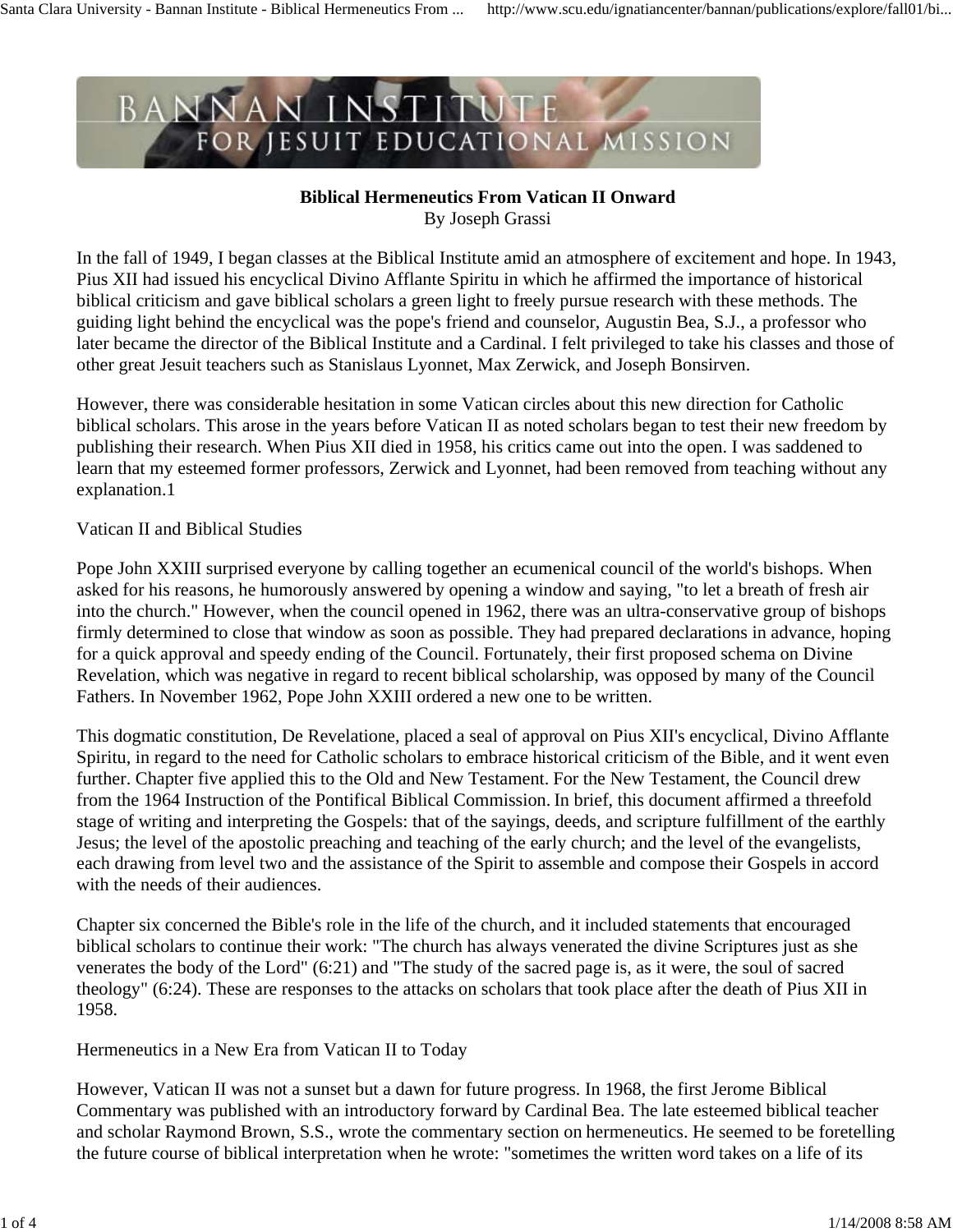own. Modern literary criticism seems to be moving away from an exclusive emphasis on what the author intended to a broader emphasis on what his words actually convey to the individual reader." In other words, biblical interpretation cannot look only at a twosome-God and the writer along with the process of transmission into the biblical text. There are three entities involved: God, the writer, and the audience to which it is communicated.

### The 1993 Pontifical Biblical Commission: The Interpretation of the Bible in the Church

This Instruction deals especially with audience communication. This eighty-page document, which features an introduction written by Cardinal Joseph Ratzinger, prefect of the Vatican Congregation for the Doctrine of the Faith,2 cannot be fairly summarized in this small space; however, some of the salient features follow. The assembled biblical scholars from all over the world described newer and very valuable approaches to interpretation in addition to the predominant historical-critical method. This latter is "diachronic-particularly attentive to the historical development of texts and traditions across the passage of time." However, it also needs a "synchronic understanding of texts-that is, one which has to do with their language, composition, narrative structure and capacity for persuasion"; in other words, the process of communication to the audience at the time of listening or reading. Hence the word, synchronic. Here are some highlights from the Instruction with brief notes or quotations:

### New Methods of Literary Analysis

1. Rhetorical Analysis, understanding that the Bible was written to persuade and motivate people. In doing so, it used methods common to the world of its writing: "The Bible is not simply a statement of truths. It is a message that carries within itself a function of communication ... a message which carries within it a certain power of argument and rhetorical strategy." 2. Narrative Analysis, "a method of understanding and communicating the biblical message which corresponds to the form of story and personal testimony." Also, "a text will continue to have an influence in the degree to which real readers (e.g. ourselves in the 20th century) can identify with the implied reader." 3. Semiotic Analysis (or structuralism). This is based on the dynamics of the text alone without looking outside of it. Here the Instruction warns that this should be open to the history of those who play a part in the text, whether authors or audience.

#### Approaches Based on Tradition

1. Canonical Approach. "The Bible is not a compilation of texts unrelated to one another; rather it is a gathering together of a whole array of witnesses from one great tradition." This approach "interprets each biblical text in the light of ...the (whole) Bible received as a norm of faith by a community of believers." 2. Approach through Jewish Traditions of Interpretation and 3. Approach through the History of the Influence of the Text. "A text only becomes a literary work insofar as it encounters readers who give life to it by appropriating it to themselves ... this can occur either on an individual or community level and can take shape in various spheres (literary, artistic, theological, ascetical, and mystical)."

# Approaches that Use the Human Sciences

Among these are: 1. The Sociological Approach, which draws from an "exact a knowledge as is possible of the social conditions distinctive of the various milieus in which the traditions recorded in the Bible took shape." 2. The Cultural Anthropology Approach, to consider "the characteristics of different kinds of human beings in their social context-as for example, 'the Mediterranean person.'" 3. Psychological and Psychoanalytic Approaches, recognizing that "the interpretation of a text is always dependent on the mindset and concerns of its readers."

#### Contextual Approaches

1. The Liberationist Approach. This is because "the liberation of the poor is a communal process, the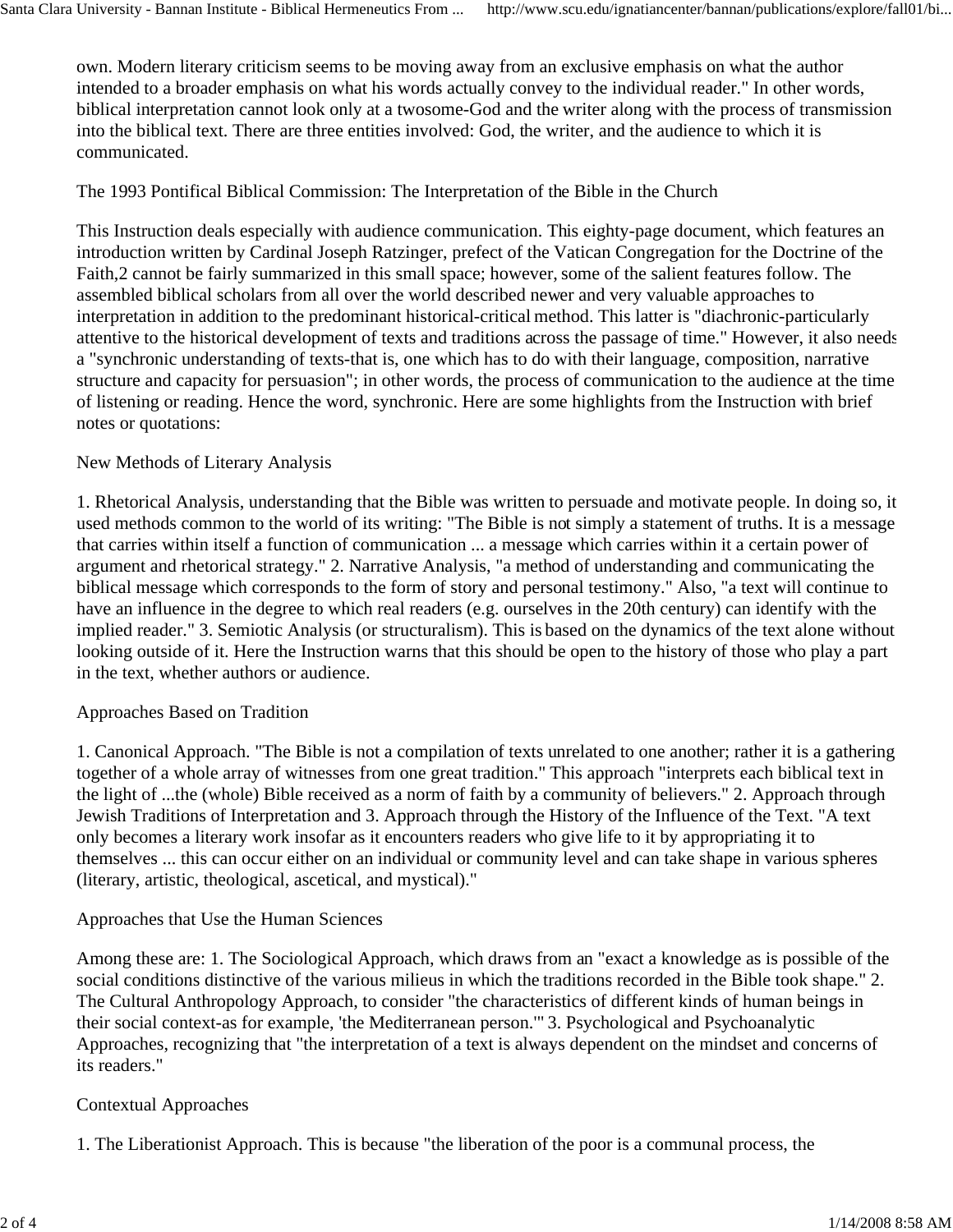community of the poor is the privileged addressee of the Bible as word of liberation." This approach is excellently documented by Prof. J. David Pleins3 in his recent book on the social visions of Israel. He notes, as does the Instruction, that this is not the only approach to the poor and oppressed in the Bible. 2. The Feminist Approach. "Feminine sensitivity helps to unmask and correct certain commonly accepted interpretations which were tendentious and sought to justify the male domination of women." Professor and SCU Provost Denise Carmody's work4 is significant in this area. 3. The Fundamentalist Interpretation-which must be rejected, because "it fails to recognize that the New Testament took form within the Christian church and that it is the Holy Scripture of this church, the existence of which preceded the composition of the texts."

#### Philosophical Hermeneutics

"Hermeneutics is a dialectical process: The understanding of a text always entails an enhanced understanding of oneself." Part One of Professor Carmichael Peters' recent book5 furnishes a careful explanation of Gadamer's philosophical hermeneutics, which are noted by the Instruction of the Biblical Commission.

# The Interpretation of the Bible in the Life of the Church

In this concluding section, the document highlights that "exegetes may have a distinctive role in the interpretation of the Bible but they do not exercise a monopoly," and indicates that the church "receives the Bible as the word of God, addressed both to itself and the entire world at the present time." Actualization is necessary, meaning to "apply their (biblical texts) message to contemporary circumstances and to express it in language adapted to the present time." Professor William Spohn6 has written a very helpful guide to this process of actualization. In relation to the church, the biblical Instruction quotes Vatican II: "The magisterium of the church 'is not above the word of God, but serves it, teaching only what has been handed on; by divine commission, with the help of the Holy Spirit, the church listens to the text with love, watches over it in holiness and explains it faithfully'" (Dei Verbum, 10).

# The Use of the Bible

According to the document, the primary place of the Bible is in the living liturgy of the church. Christ is "present in his word, because it is He himself who speaks when the sacred Scripture is read in the church." Secondly, it is the individual or community reading of texts in the atmosphere of "the prompting of the Spirit, meditation, prayer, and contemplation." Next, it is in pastoral ministry where the Bible "provides the starting point, foundation, and norm of catechetical teaching." The fruit of biblical teaching, especially the gospels, should be to "elicit an encounter with Christ." Finally, ecumenical dialog will benefit since "most of the issues ... are related in some way to the interpretation of biblical texts," including "the structure of the church, primacy and collegiality, marriage and divorce, and the admission of women to the ministerial priesthood."

#### **Conclusion**

The document concludes by returning to its original premise-that historical criticism is a necessary prelude but not the final end of the exegete: "When historical-critical exegesis does not go as far as to take into account the final result of the editorial process but remains absorbed solely in issues of sources and stratification of texts, it fails to bring the exegetical task to completion." We have seen that the whole Instruction is oriented toward the completion of this task by taking into account the process by which the text communicates itself to the audience or readers.

# By Joseph Grassi

# ENDNOTES

1 Joseph Fitzmyer, S.J., later described this painful era in an article in Theological Studies, 22 (1961), 426-444. 2 In it, he explained, "The Pontifical Biblical Commission, in its new form after the Second Vatican Council, is not an organ of the teaching office, but rather a commission of scholars who, in their scientific and ecclesial